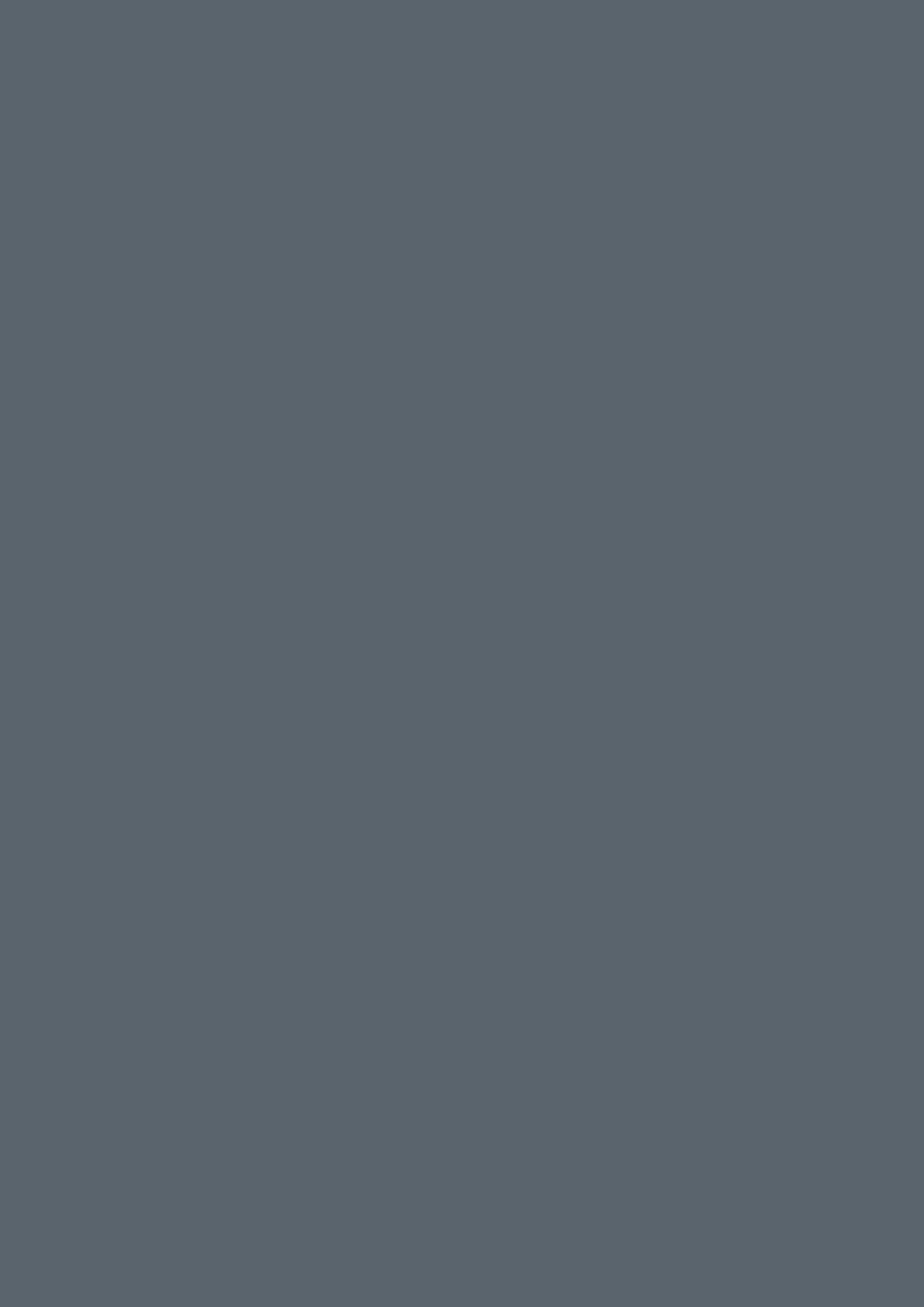**BMZ Water Strategy A key contribution to implementing the 2030 Agenda and the Paris Agreement** 

# Table of contents

| 1                                                                                                                                          | EXECUTIVE SUMMARY AND KEY POLICY MESSAGES                                                                                                                                                                                                                                                                                                                                                                                                   | $\overline{2}$                         |
|--------------------------------------------------------------------------------------------------------------------------------------------|---------------------------------------------------------------------------------------------------------------------------------------------------------------------------------------------------------------------------------------------------------------------------------------------------------------------------------------------------------------------------------------------------------------------------------------------|----------------------------------------|
| $\mathcal{P}$                                                                                                                              | WATER IS LIFE - AN ANALYSIS                                                                                                                                                                                                                                                                                                                                                                                                                 | 4                                      |
| 3                                                                                                                                          | THE OBJECTIVES OF GERMAN DEVELOPMENT COOPERATION IN THE<br><b>WATER SECTOR</b>                                                                                                                                                                                                                                                                                                                                                              | 6                                      |
| 4                                                                                                                                          | <b>GERMAN DEVELOPMENT-POLICY SOLUTIONS IN THE WATER SECTOR</b><br>4.1 Realising the human rights to water supply and sanitation<br>4.2 Water, energy and food security - Advancing the nexus perspective<br>4.3 Managing water resources sustainably and efficiently<br>4.4 Minimising climate-related water risks<br>4.5 Preventing conflicts, mitigating the causes of displacement<br>4.6 Achieving long-term results and sustainability | 10<br>10<br>13<br>14<br>16<br>17<br>17 |
| 5                                                                                                                                          | HOW WE WILL BE INVOLVED, AND WHERE                                                                                                                                                                                                                                                                                                                                                                                                          | 20                                     |
| 6                                                                                                                                          | <b>OUTLOOK</b><br>6.1 Support the engagement of partner countries<br>6.2 Position water at the international level<br>6.3 Mobilise more funds and facilitate access to finance                                                                                                                                                                                                                                                              | 21<br>21<br>21<br>21                   |
| Annex 1 - References                                                                                                                       |                                                                                                                                                                                                                                                                                                                                                                                                                                             | 22                                     |
| Annex 2 - Overview of key agreements under international law<br>and documents of global significance that are relevant to the water sector |                                                                                                                                                                                                                                                                                                                                                                                                                                             | 23                                     |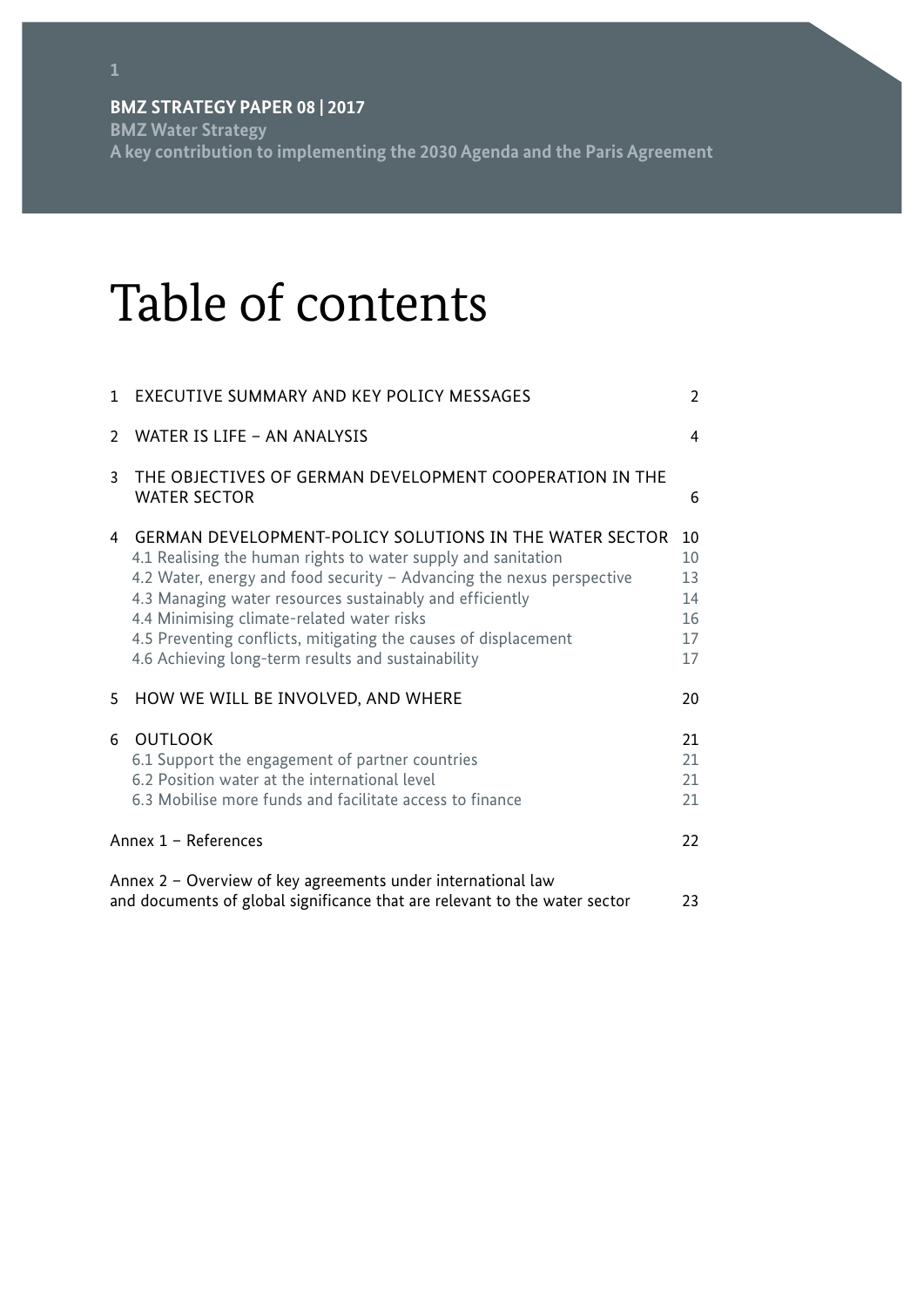<span id="page-3-0"></span>**BMZ Water Strategy A key contribution to implementing the 2030 Agenda and the Paris Agreement**

# **1** Executive summary and key policy messages

For the global development agenda, the decisions taken in 2015 – above all the adoption of the 2030 Agenda for Sustainable Development and the Paris Agreement – mean a crucial paradigm shift and change of perspective with far-reaching consequences, not least in the water sector. With this new water strategy, the German Federal Ministry for Economic Cooperation and Development (BMZ) is responding to the ambitious and challenging goals of economically sustainable, integrated and low-carbon development, and placing them in the context of a holistic approach.

This water strategy paper is binding for all staff of the BMZ and Germany's implementing organisations for development. Based on the principle that all actors share responsibility, which also underlies the 2030 Agenda for Sustainable Development, this action plan will serve as a guiding framework. For our partners – particularly civil society actors, non-governmental organisations, private institutions, research institutions and the private sector – it is also an offer of cooperation. It thus supersedes the sector strategy published in 2006.

One new feature of this strategy is that it places water-sector activities in the context of the BMZ's overall contribution to implementing the 2030 Agenda, the Paris Agreement and other global agreements such as those on human rights. Also new is the way it links development cooperation in the water sector with mitigating the causes of displacement.

The strategy paper explains the BMZ's objectives, serves as a basis for official development cooperation activities in the water sector and defines solutions for these objectives. It thus provides the basis inter alia for country strategies, political dialogue with partners and other donors, and the work of our official implementing organisations. When development cooperation in other sectors touches on water issues, the activities in question must also be aligned with this sector strategy. This is made all the more important by the fact that it will only be possible to implement the United Nations 2030 Agenda for Sustainable Development and its 17 Sustainable Development Goals (SDGs) by paying sufficient attention to the cross-sectoral links. Key interfaces and areas of activity involving adjacent sectors will therefore be described in separate strategic documents (http://www.bmz.de/en/publications/ type\_of\_publication/strategies/QBS\_en.pdf). Typically, these links tend to occur in the following six SDG constellations:

- (1) water, education, health, and food and nutrition,
- (2) water, sustainable economic development, employment and vocational training,
- (3) water, agriculture and energy,
- (4) water, environment and climate change,
- (5) water, good governance, urban development and
- (6) water, population growth and migration.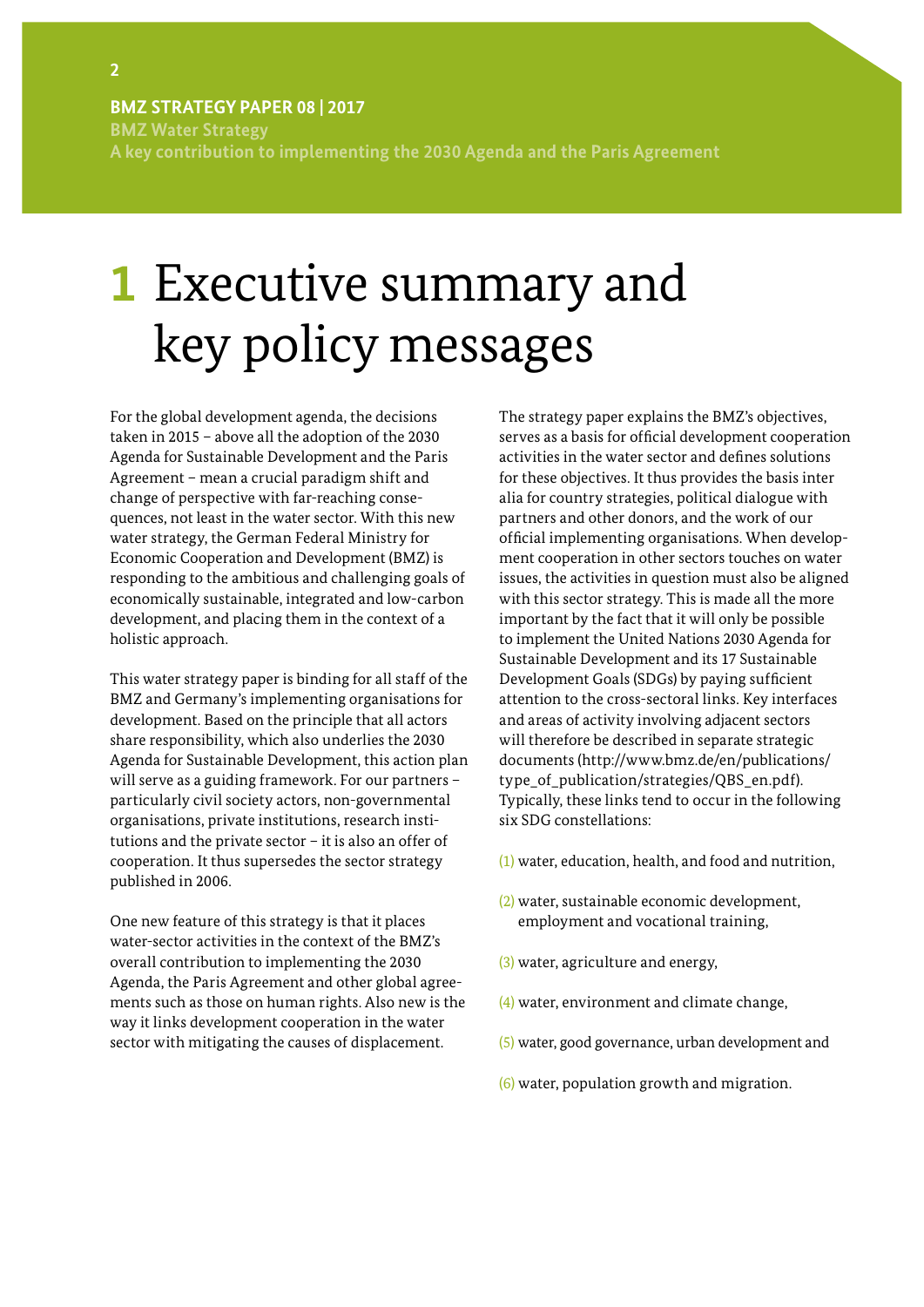**BMZ Water Strategy A key contribution to implementing the 2030 Agenda and the Paris Agreement** 

### **KEY MESSAGES**

- $\rightarrow$  Where there are competing interests for water use, German development cooperation will attach priority to the human rights-based approach and the leave no one behind (LNOB) principle contained in the 2030 Agenda.
- $\rightarrow$  German development cooperation will make the case for leveraging the potential of water as a resource for reducing conflict and mitigating the causes of displacement.
- $\rightarrow$  In all development cooperation measures that deal with water resources either directly or indirectly in the context of water quality contamination, we will emphasise the importance of complying with the principles of integrated water resources management (IWRM).
- $\rightarrow$  Projects involving investment in water infrastructure will support partners in operating sustainable service delivery structures. These projects will be accompanied by measures to support the capacity development of institutions and their staff. The measures will aim to enable partners to sustainably mobilise their own sources of funding, use these funds efficiently and transparently, and institutionalise technical and managerial expertise.
- $\rightarrow$  Preventive development cooperation measures to protect water security will be based on climate modelling. Given climate change, rising demand and dwindling freshwater resources, water risks are likely to increase.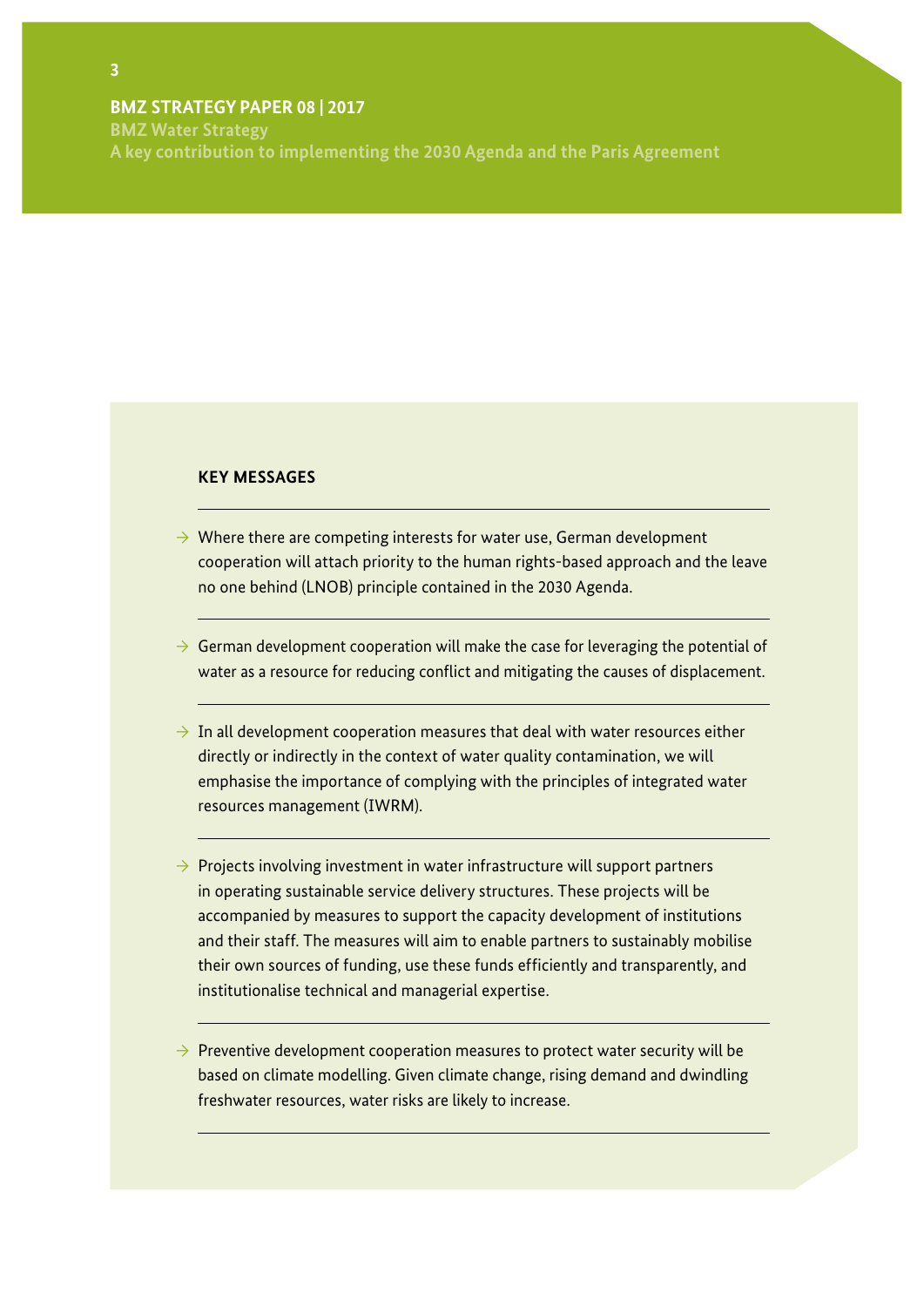<span id="page-5-0"></span>**BMZ STRATEGY PAPER 08 | 2017 BMZ Water Strategy A key contribution to implementing the 2030 Agenda and the Paris Agreement**

# **2** Water is life – an analysis

For a life without poverty in a healthy environment and a developing economy, human beings need access to water, sanitation, wastewater management and sustainable water resources management.

Although major progress was indeed made in water supply under the Millennium Development Goals (MDGs), 1.8 billion women, men and children are still forced to drink water that is contaminated and therefore poses a risk to their health<sup>1</sup>. And significantly less progress was made in sanitation. Worldwide 2.4 billion people are still living without adequate sanitation – with serious consequences for their health and the environment. The lives of girls and women are often adversely affected by long, time-consuming and in some cases unsafe journeys to fetch water or use toilets. More than 80 per cent of wastewater worldwide flows untreated into the environment – with significant health-related, economic, ecological and social consequences<sup>2</sup>. Delivering public services to a rapidly growing urban population is also a major challenge in the water sector. The human right to water and sanitation was proclaimed by the UN General Assembly in 2010<sup>3</sup>, and specified in further detail in 2015 in two separate human rights<sup>4</sup>. This once more underlined the fact that the binding right to an adequate standard of living (International Covenant on Economic, Social and Cultural Rights, Art. 11<sup>5</sup> ) also includes the right to water.

The World Economic Forum places water-related risks since 2011 among the five global risks that are most likely to occur and have the greatest potential to cause damage<sup>6</sup>. Between 1992 and 2012, for 95 per cent of all people affected by natural disasters – a total of more than 4.2 billion – the disasters concerned were water-related (flooding, drought or storms). The costs of the damage caused amounted to 1.27 trillion US dollars. Forecasts predict that the value of the goods at risk will reach 45 trillion US dollars by 2050 – an increase of 340 per cent on the figure for 2010.<sup>7</sup>

One of the key challenges of the 21st century is to secure a sustainable water supply and provide a

growing world population with as much safe water as they require in order to meet their basic needs, and undergo social and economic development. In some regions of the world the water resources available per capita are dwindling. Increasingly, this is constraining development. One ominous trend in this context is sinking groundwater levels – in some cases on a massive scale, as we see particularly in regions of India, Pakistan, Mexico and Saudi Arabia<sup>8</sup>. Climate change is exacerbating the situation, in some regions for instance when a lack of precipitation causes aquifers and reservoirs to dry up. In many places water-related extreme weather events and disasters such as flooding and drought are also becoming more frequent and extreme. A further challenge is the growing demand for water generated by economic and population growth, and rapid urbanisation. It is estimated that by the year 2050, demand for water will increase by 55 per cent<sup>9</sup> ; two thirds of the world's population face severe water scarcity at least one month a year, i.e. their demand for water is at least twice as high as the supply. Of these four billion people, 1 billion live in India and a further 0.9 billion in China<sup>10</sup>. Agriculture is the largest water user worldwide, accounting for 70 per cent of withdrawals, followed by industry (including energy production), which accounts for 20 per cent of water extraction.

Furthermore, untreated industrial, agricultural and domestic wastewater is polluting water resources. Ecosystems become damaged for instance when water resources are overused and contaminated as a result of changes in land use. In many places climate change is also negatively impacting the natural water cycle. Damaged ecosystems are losing their natural ability to store and purify water, and protect against flooding. Species loss in inland water ecosystems is almost twice as high as in terrestrial and marine habitats; today, wetlands have already been reduced by half, and continue to be threatened by the aforementioned trends.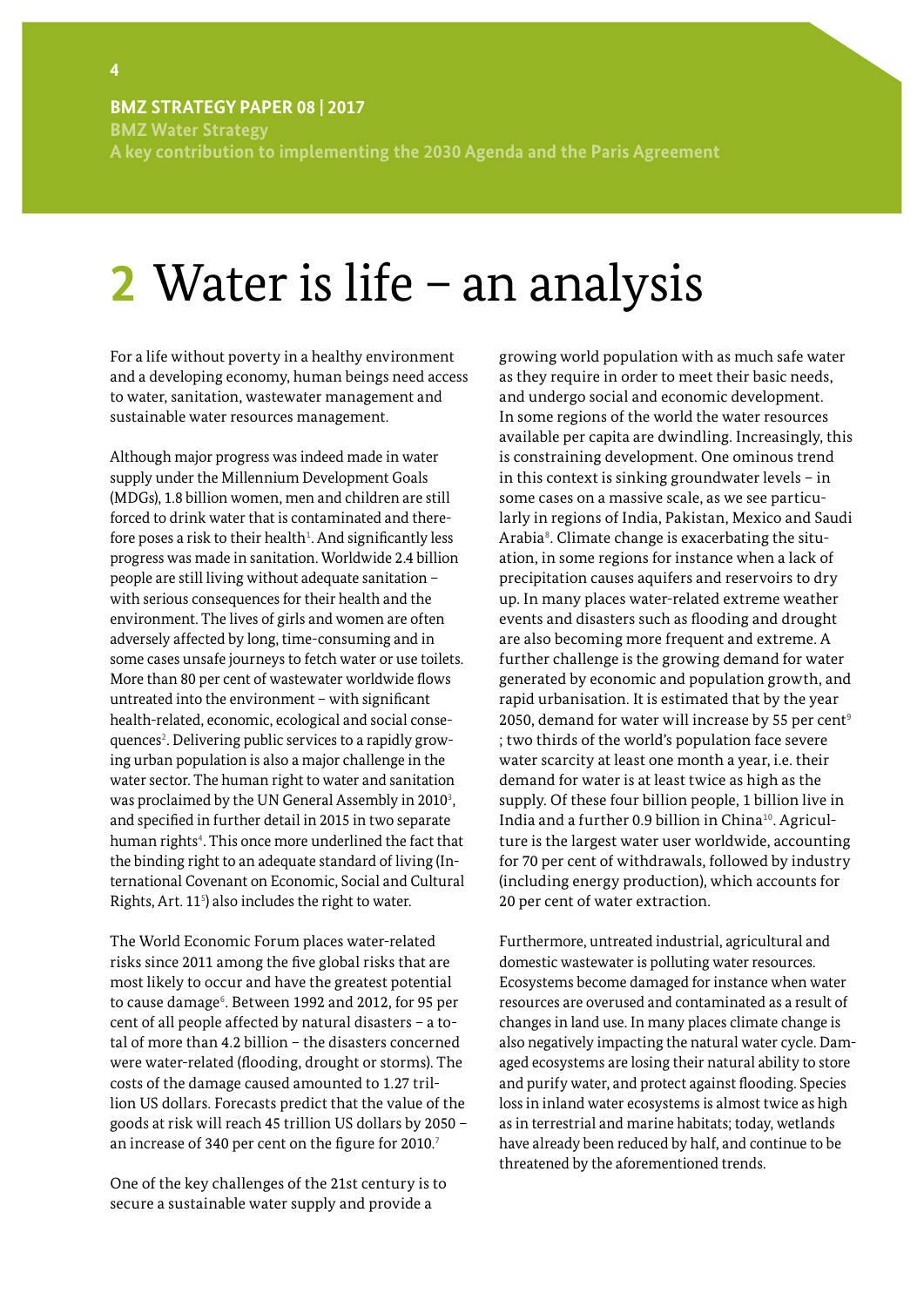**BMZ Water Strategy A key contribution to implementing the 2030 Agenda and the Paris Agreement** 

Competition for water will increase – both nationally, and in relation to transboundary water bodies. This can give rise to social, domestic and transboundary conflicts that adversely affect social stability and regional development. As water scarcity increases there is a growing risk that violent conflicts may ensue. With that said, past experience has also shown that communication on water resources often becomes key to further cooperation. Water can then bring people together both within and between different countries. Efficient institutions in the water sector are becoming more important in making this process succeed. Good governance is pivotal in dealing successfully with the challenges in the water sector, not least in order to also fight corruption, which is often considerable in this sector.

Poor water resource security leads to a deterioration in the natural resource base on which human life depends, and constrains sustainable economic development. This contributes towards structural causes of displacement and migration, such as poverty, malnutrition and inequality. Just under a third of the people internally displaced for the first time in 2015 (a total of 8.3 million people) fled their homes due to flooding<sup>11</sup>.

In response to the challenges in the water sector, over the last few years the BMZ – one of the largest donors in the sector – has invested an annual amount of some 350 to 400 million euros. In Africa alone this created access to water for 25 million people and access to sanitation for 5 million. Water supply and sanitation utilities were strengthened, and their employees provided with professional training. In integrated water resources management and adaptation to climate change in the water sector, Germany is supporting development cooperation activities in 17 catchment areas of transboundary rivers and lakes. At the international level Germany has succeeded repeatedly in helping set the international water policy agenda. This is particularly true with regard to sanitation and regulation. Together with other federal government ministries, the BMZ has succeeded in communicating internationally the message that a universal supply of water and sanitation services, food and energy can only be environmentally sustainable when the international community recognises the interconnectedness of these sectors.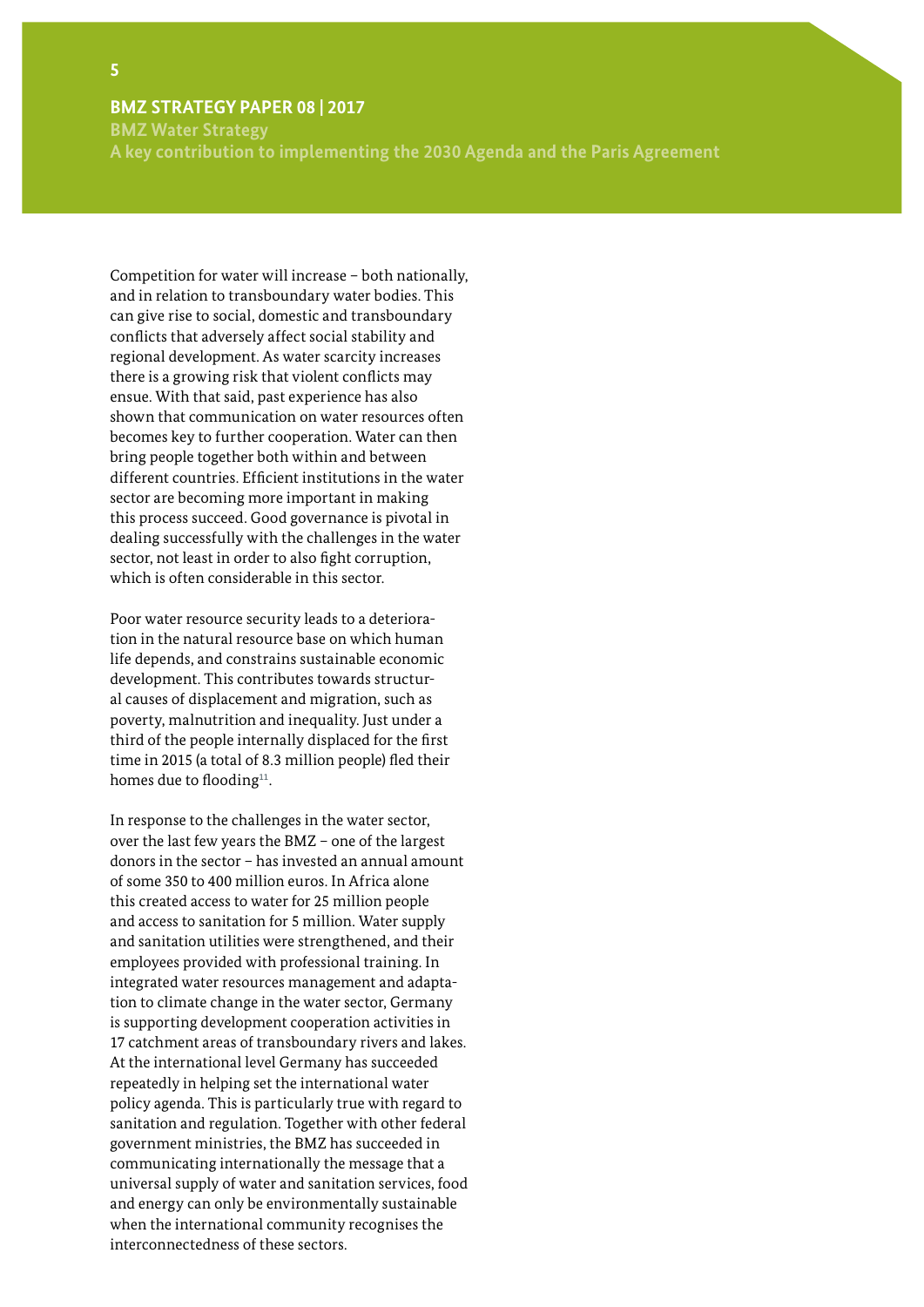<span id="page-7-0"></span>**BMZ Water Strategy A key contribution to implementing the 2030 Agenda and the Paris Agreement**

# **3** The objectives of German development cooperation in the water sector

The framework for the objectives of German development cooperation in the water sector is provided by the 2030 Agenda with its 17 Sustainable Development Goals (SDGs)\* , plus German development cooperation's cross-sectoral objectives: sustainable development, reducing poverty and inequality, realising human rights, preventing conflict, and protecting the environment and the climate.

The SDGs make particular reference to the water sector in SDG 6 and its indicators. There we read that the international community intends to achieve universal and sustainable access to water supply and sanitation for all by 2030 (targets 6.1 and 6.2). By the same date it also intends to protect water resources against pollution and overuse (targets 6.3 to 6.6).

Given the interdependent nature of sustainable development, water issues are also relevant to achieving other SDGs. At the same time, achieving the targets in the water sector (SDG 6) is also dependent on developments in these other SDGs. In other words SDG 2 (food and nutrition), SDG 3 (health), SDG 7 (energy), SDG 8 (work and economic growth), SDG 11 (urban development), SDG 12 (consumption and production), SDG 13 (climate action), SDGs 14 and 15 (terrestrial and marine biodiversity), and SDG 16 (peaceful, just and inclusive societies) are all directly linked to the water sector. The 2030 Agenda once again focuses on these links. Furthermore the overarching principle of the 2030 Agenda – "leave no one behind", which means achieving the Sustainable Development

\* Germany's new updated 2016 National Sustainable Development Strategy is the key framework for implementation of the 2030 Agenda in Germany (www.nationale-nachhaltigkeitsstrategie.de). An annex to the present water strategy includes an overview of agreements under international law and documents that are relevant to the water sector.

Goals for all human beings and all sections of the population – also applies to the water sector.

German development cooperation is pursuing four broad objectives in the water sector that build on the SDGs and German development cooperation's cross-sectoral objectives. These are presented below.

Water is hugely important in underpinning health, nutrition, education and economic development. In the 2030 Agenda these cross-cutting links are reflected in the targets. We therefore intend to base our engagement in the water sector closely on the 2030 Agenda and the human rights to water supply and sanitation:

- $\rightarrow$  Expand our engagement for water supply and sanitation, wastewater management and climate-smart water resources management, and align this with the needs of partner countries and particularly disadvantaged groups
- $\rightarrow$  Increase our orientation towards results, and monitoring
- $\rightarrow$  Further develop our leading role in improving sanitation through international networks and partnerships such as the Sustainable Sanitation Alliance and our cooperation with the Bill & Melinda Gates Foundation
- $\rightarrow$  Attach greater weight to the importance of water as a factor in global crises and for achieving objectives in other sectors of German development cooperation. In line with partner country needs, we aim to increase our support for water security activities by a third.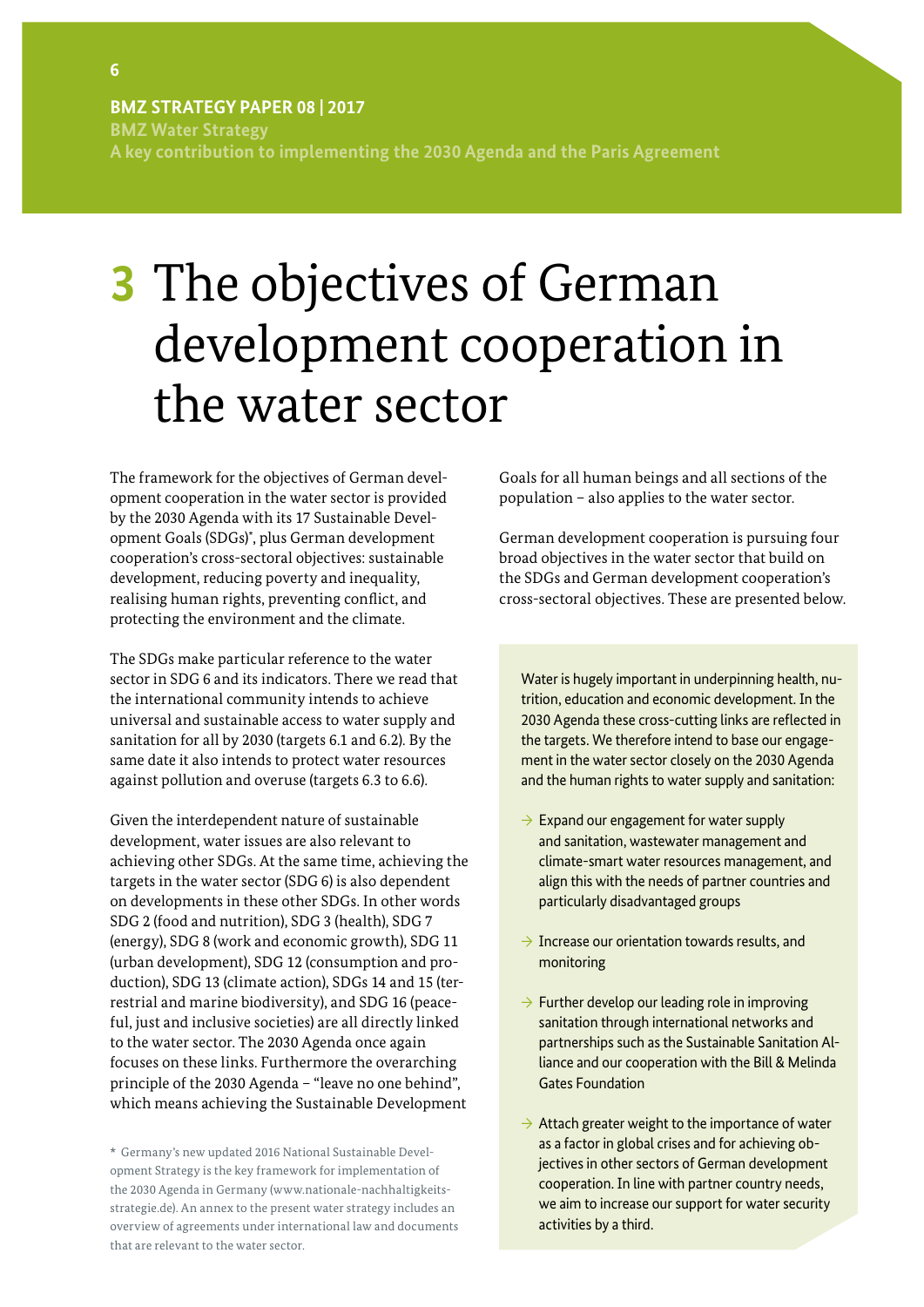**BMZ Water Strategy A key contribution to implementing the 2030 Agenda and the Paris Agreement** 



## **CREATE ACCESS TO SANITATION AND DRINKING WATER AND ENSURE HYGIENE**

The BMZ believes that realising the human rights to water supply and sanitation is key to sustainable development and poverty reduction because these help give people prospects, create options for them to act and guarantee their participation in basic public services.

Accordingly, the BMZ is committed to targets 6.1 and 6.2 of the SDG for water. This includes a particular focus on poor and marginalised sections of the population, including persons with disabilities. These targets for access will also help achieve SDG 2 (food and nutrition), SDG 3 (health), SDG 4 (education), SDG 5 (gender equality), SDG 8 (work and economic growth) and SDG 11 (urban development).

Consequently, in the future we intend to …

- $\rightarrow$  assign greater importance to sanitation for households in projects. For example, by expanding the BMZ initiative "Sanitation for Millions" we intend to reach four million people by 2022, and improve water supply and sanitation in at least 1,000 schools and at least 500 health facilities.
- $\rightarrow$  attach priority to the human right to water in conflicts over use that cannot otherwise be resolved, particularly where there is competition between agriculture/energy and drinking water supply.
- $\rightarrow$  reserve between four and six per cent of funds to support results-based monitoring and evaluation in projects.

# **OBJECTIVE 2 PROMOTE WATER RESOURCE SECURITY**

Water resources are essential for supplying people with drinking water and food, for economic development and for preserving ecosystems and biodiversity. To ensure that water resources are available reliably for these purposes, they must be sustainably managed and protected. Changes resulting from global population and economic growth, new patterns of consumption and land use, and pollution, are all factors that negatively impact water resources independently of climate change, which is exacerbating these trends even further.

The BMZ supports achieving targets 6.3 to 6.6. of the SDG for water: improve water quality and water-use efficiency, implement integrated water resources management (IWRM), and protect and restore water-related ecosystems. This will not only help achieve the SDGs for food and nutrition, energy, work and economic development, urban development, production and consumption, climate action, and the preservation of marine and terrestrial biodiversity; it will also help implement the Convention on Biological Diversity, the Convention on Wetlands (also known as the Ramsar Convention) and the Paris Agreement.

Support will focus in particular on building resilience to the impacts of climate change, and sustainable water management in agriculture – the latter being the largest water user – without which it will not be possible to achieve either SDG 6 (water) or SDG 2 (food and nutrition).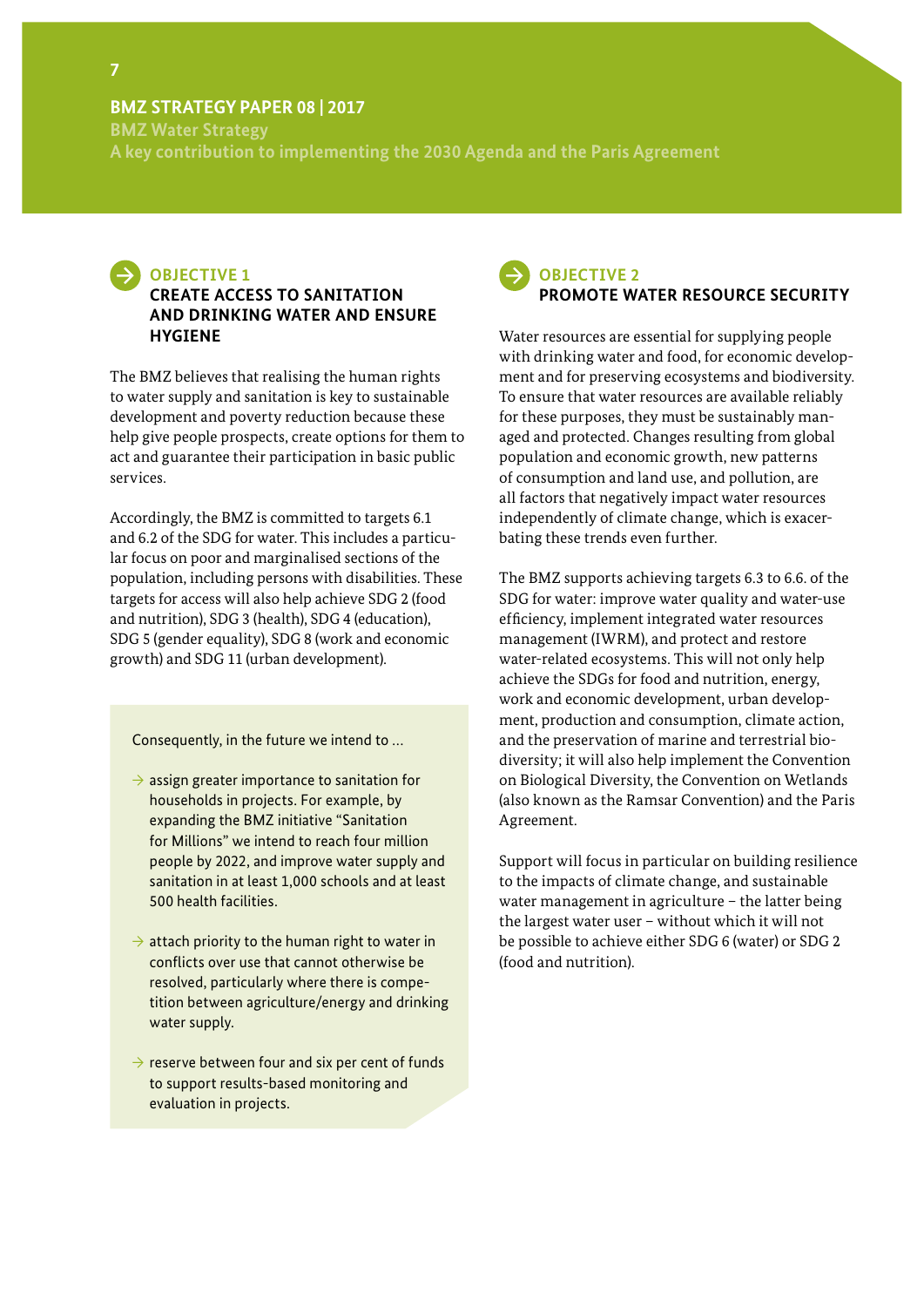**BMZ Water Strategy**

**A key contribution to implementing the 2030 Agenda and the Paris Agreement**

#### Consequently, in the future we intend to …

- $\rightarrow$  raise our engagement for water resources management from the current level of 10 per cent of our water sector funding to 20 per cent. We will focus on improving people's lives perceptibly by reducing water scarcity and flooding. This means we will engage in developing natural and engineered water storage capacities and local water management.
- $\rightarrow$  tackle water scarcity and its damaging effects on people, economic activity and the natural environment – by supporting the recycling of treated wastewater, systematic rainwater management and desalination.
- $\rightarrow$  protect water resources by tackling water pollution in order to preserve drinking water resources and ecosystems. Based on dialogue with our partners, we will redouble our commitment to the proper management of wastewater, solid waste and faeces. We will support measures for regulation and investment, such as the construction and management of wastewater treatment plants and landfills, as well as smaller off-grid systems.
- $\rightarrow$  press ahead with the sustainable protection of water quality and quantity by increasing our support for integrated water resources management in agricultural projects of German development cooperation.

### **OBJECTIVE 3 CONTRIBUTE TO CLIMATE CHANGE MITIGATION AND ADAPTATION**

Climate change impacts directly on the Earth's water balance. Higher temperatures, changes in precipitation and more frequent extreme weather events are among the primary impacts of climate change. In many regions droughts and flooding will increase. In many cases, challenges that already exist are being made worse by the effects of climate change. More efficient and appropriate water resources management is thus becoming even more important. Germany is also committed to reducing greenhouse gas emissions in developing countries. Through development cooperation we will for instance support energy efficiency in water supply, and sustainable wastewater management to reduce emissions of methane and nitrous oxide.

The BMZ also aims to position water more prominently in the context of adaptation to climate change. German development cooperation is working to achieve this both in partner countries and at the international level. Adaptation and mitigation activities in the water sector will help achieve SDG 13, which aims to tackle climate change and its impacts.

#### Consequently, in the future we intend to …

- $\rightarrow$  focus particular attention on supporting the efforts of our partner countries with regard to water infrastructures in the context of adaptation to climate change (as documented in their Nationally Determined Contributions – NDCs).
- $\rightarrow$  begin dialogue on water infrastructures with the climate finance facilities, with a view to raising the importance of these infrastructures in the facilities' portfolios.
- $\rightarrow$  introduce water as an issue in the context of adaptation to climate change in international processes (at climate conferences).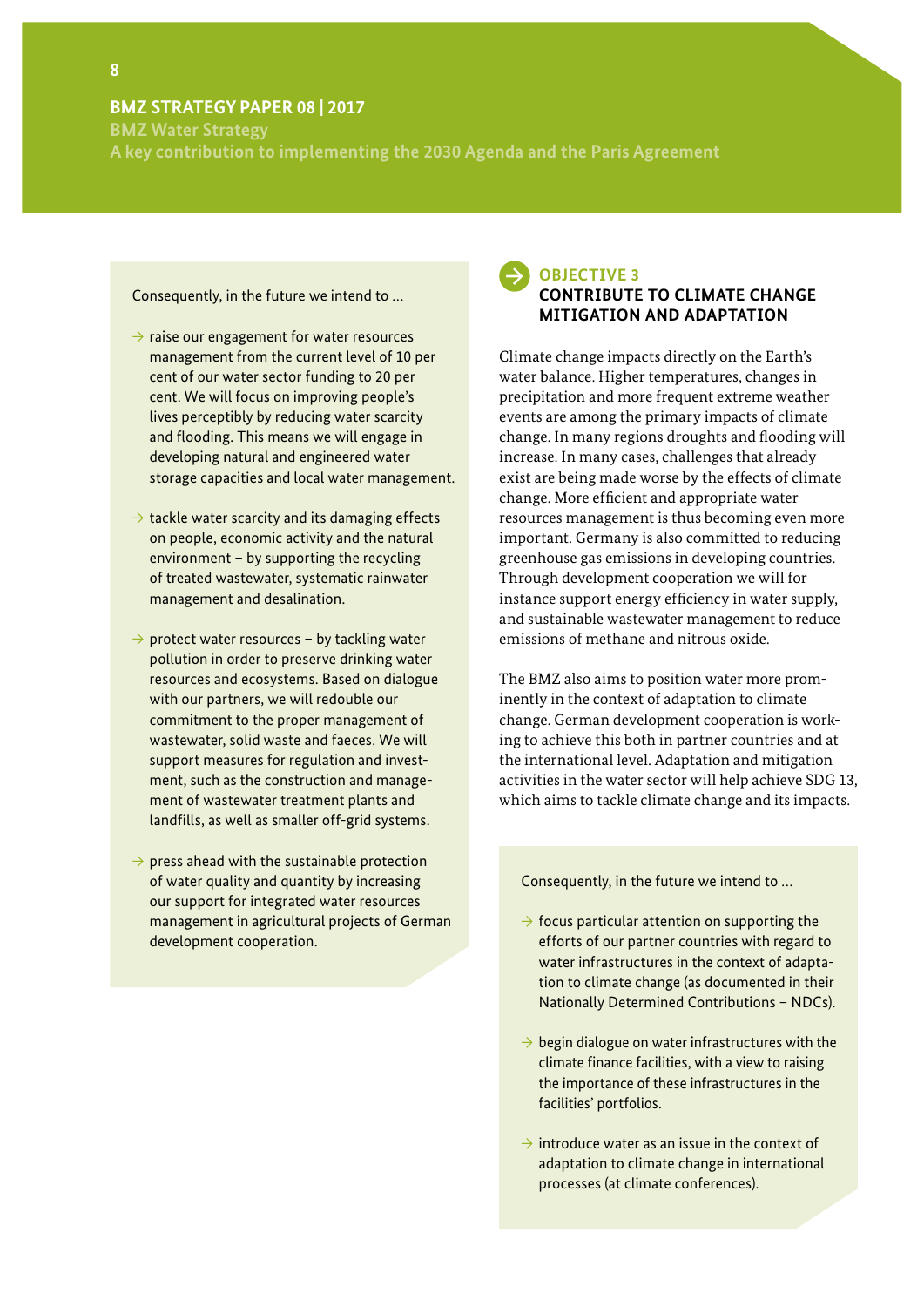**BMZ Water Strategy A key contribution to implementing the 2030 Agenda and the Paris Agreement** 



### **UTILISE WATER AS A RESOURCE FOR PEACE AND TO TACKLE THE CAUSES OF DISPLACEMENT**

Weak governance, the impacts of climate change and environmental degradation, and water use by human beings can adversely affect the availability of water resources. This can exacerbate competition for water use both between and within countries and regions, and thus contribute to migration and conflict. Moreover, deficits in the delivery of basic public services weaken the legitimacy of the state.

Through development cooperation in the water sector, Germany will also help mitigate the structural causes of displacement and promote peace. It will support communities hosting refugees in delivering basic services such as drinking water supply, and promote sustainable, just and participatory water management – also in transboundary settings. German development cooperation will thus support partner countries in improving people's lives and increasing the legitimacy of the state. In the long term this will help stabilise countries and regions and prevent conflicts and displacement.

Consequently, in the future we intend to …

- $\rightarrow$  broaden our engagement in transboundary water management for regional stability, to include new catchment areas that face considerable water scarcity and conflicts over use.
- $\rightarrow$  in regions from which refugees and migrants originate, improve people's lives by boosting water security.
- $\rightarrow$  align our engagement with needs as regional hotspots develop, by mitigating the causes of displacement and supporting host communities in improving their water supply, sanitation and solid waste management.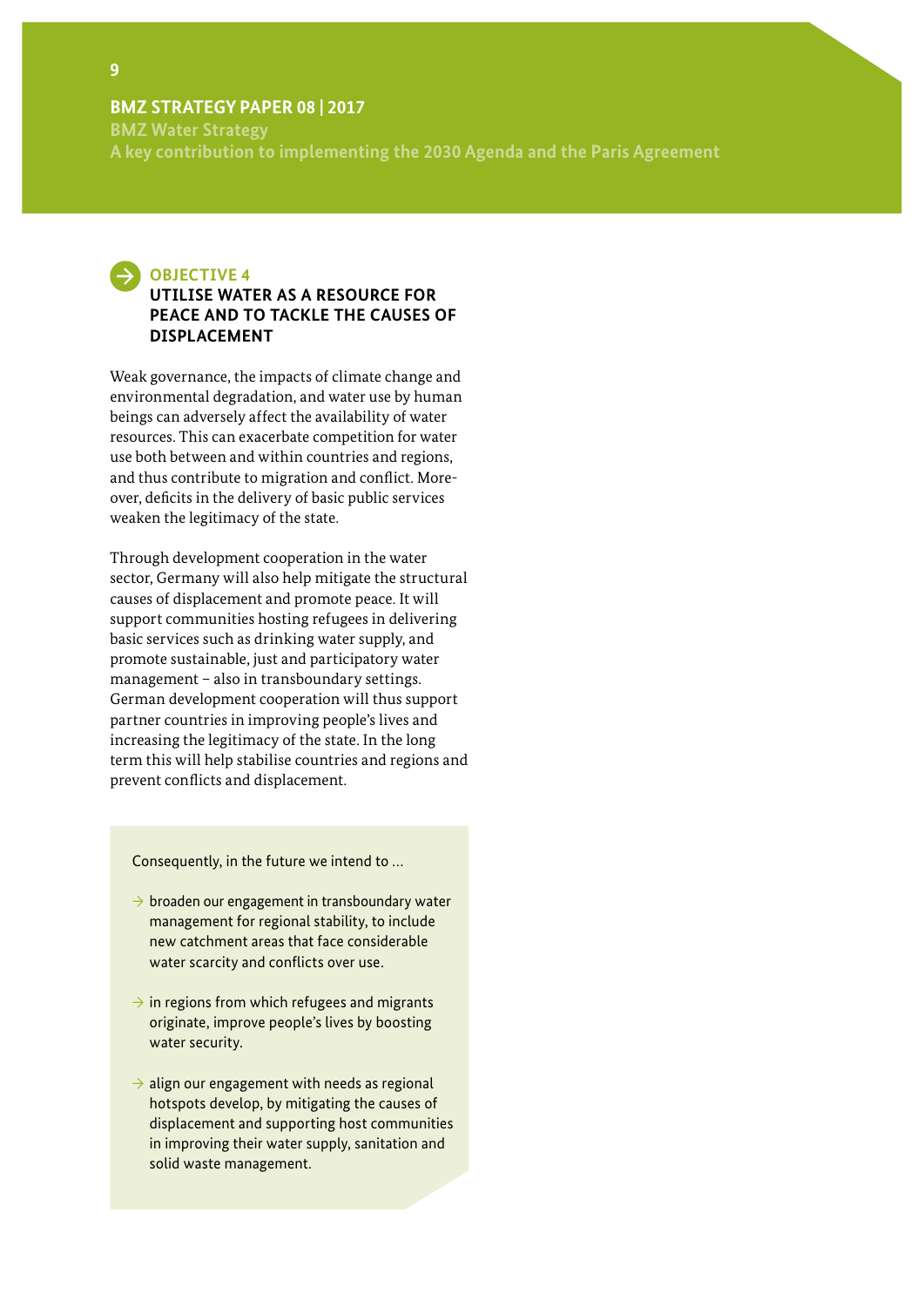<span id="page-11-0"></span>**BMZ Water Strategy A key contribution to implementing the 2030 Agenda and the Paris Agreement**

# **4** German development-policy solutions in the water sector

Through the 2030 Agenda all countries have pledged to assume responsibility for sustainable development and the global good, and to ensure national implementation of the 17 SDGs (in accordance with the principle of 'universality'). At the same time the 2030 Agenda recognises that its implementation and the achievement of the SDGs present particularly major challenges for the developing countries which they will barely be able to cope with without external support. Developing countries can adapt the SDGs to national circumstances and draw up corresponding plans for implementation.

Through development cooperation, Germany is supporting partner countries in developing and implementing such plans that cohere with national cross-sectoral strategies and plans – such as those for the 2030 Agenda or the Nationally Determined Contributions (NDCs) submitted in conjunction with the Paris Agreement on climate change. The BMZ is already making reference to these processes at intergovernmental consultations and negotiations. To ensure the actors concerned can verify that objectives are actually being achieved, German development cooperation is also promoting improved monitoring and reporting systems, both at the international level and in partner countries. In harmony with the 2015 Addis Ababa Action Agenda (AAAA), we are also supporting partner countries in redoubling their efforts to mobilise their own financial resources, and to use these funds efficiently and transparently.

To achieve these objectives in the water sector, German development cooperation will design the solutions it offers to match each partner country's economic, social and natural circumstances. In order to realise these objectives it will often also be essential to work together with relevant adjacent sectors, while maintaining a clear division of responsibilities. This means that during project planning and implementation we will need to look at arrangements for

cooperation that include these adjacent sectors, and where appropriate strengthen them. The BMZ is also committed to supporting the integration of these cross-sectoral cooperation arrangements in partner structures.

### **4.1 REALISING THE HUMAN RIGHTS TO WATER SUPPLY AND SANITATION**

The solutions we offer to help realise the human right to water and sanitation are founded on the human rights-based approach pursued in German development cooperation. The present strategy also provides further guidance for supporting sector reforms and delivering public services.

#### *4.1.1. The human rights-based approach in the water sector*

The human rights-based approach and the BMZ strategy paper "Human rights in German development policy"<sup>12</sup> are mandatory in German development cooperation. Using a set of guidelines<sup>13</sup>, all development programmes are assessed with regard to their effects on human rights, and any risks. The BMZ supports partner governments in creating access to water supply and sanitation in ways that respect and protect human rights, and is itself committed to the following human rights criteria in the water sector:

- $\rightarrow$  Water which is safe for human consumption and sufficient for personal and domestic use must be available (within reasonable distance) to all. It must be both affordable and acceptable (e.g. in terms of how it smells).
- $\rightarrow$  Sanitation must also be accessible for everyone in all life settings. As well as being affordable, the facilities must be secure, hygienic, and socially and culturally acceptable, such that personal safety and privacy are guaranteed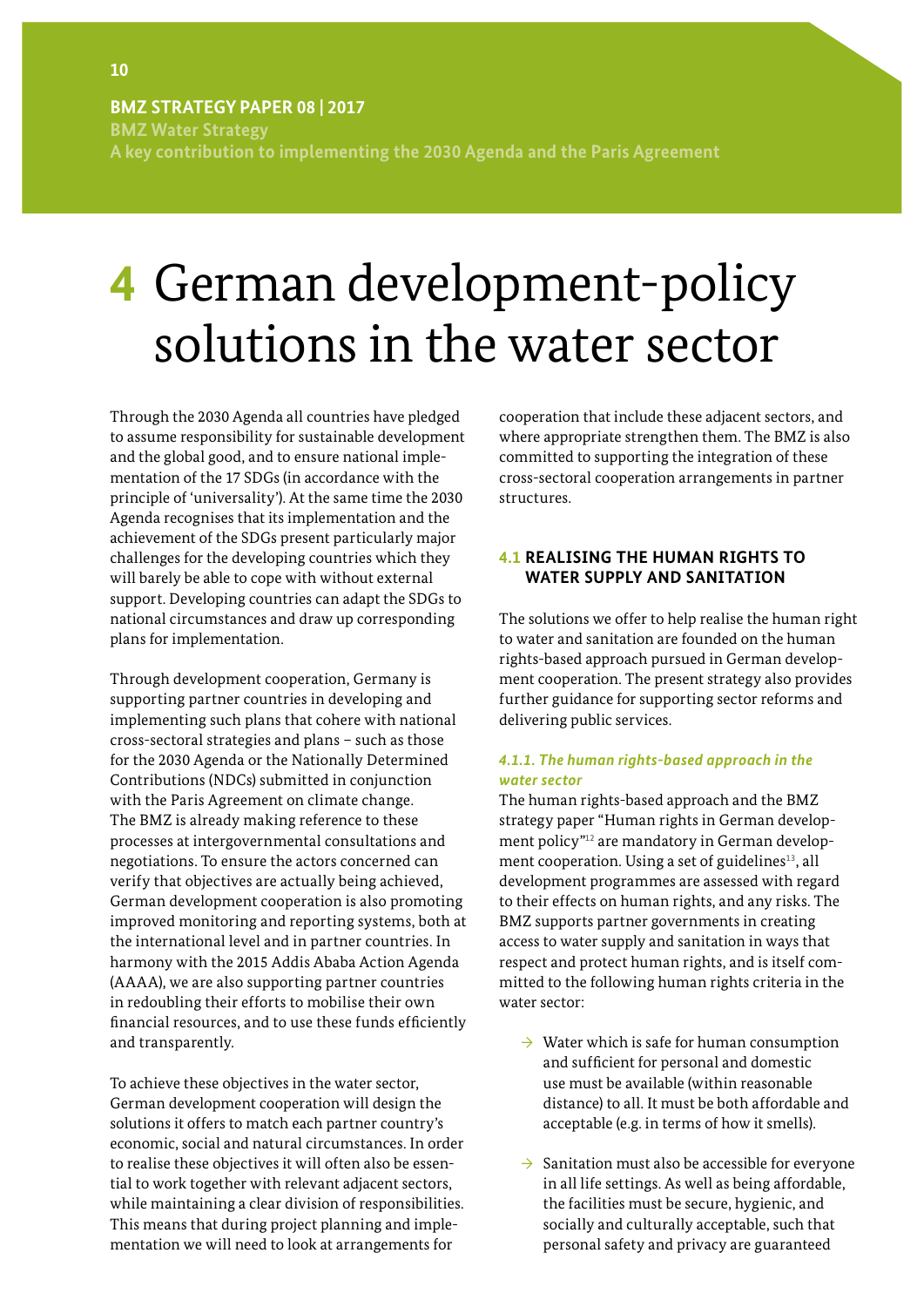**BMZ Water Strategy**

**A key contribution to implementing the 2030 Agenda and the Paris Agreement** 

and the dignity of those using the facilities is preserved. Disability, age and gender (among other things) place special demands on the safety and usability of facilities.

When implementing projects our actions are guided by the human rights principles of non-discrimination and equal opportunity, participation and *empowerment*, accountability and transparency.

At the same time, these human rights allow countries to set a nationally appropriate level of service delivery (national definitions of access) that is geared to each country's capabilities. Countries must do everything to provide everyone with equal access to drinking water and sanitation, continually improve this, and above all avoid any retrograde steps in the level of provision.

The 2030 Agenda explicitly acknowledges these obligations with regard to the human rights to water supply and sanitation. Furthermore, the monitoring criteria for the SDGs go significantly further than the criteria for the MDGs.<sup>14</sup> For instance, they include a focus on service on premises and safe management of faeces. SDG monitoring also attaches much higher priority to drinking water quality than previously. German development policy expressly supports the SDG monitoring criteria.

Where funds and capacities are limited, a significant conflict of objectives can arise between national and SDG criteria for access. In this case human rights and the postulate of water supply and sanitation for disadvantaged groups provide crucial guidance. German development cooperation advocates aligning national regulations with the drinking-water quality guidelines of the World Health Organization<sup>15</sup>, and will encourage partners to look more closely at these standards where no such alignment has yet taken place.

In countries where poverty is a major problem, German development cooperation pledges to gear the results of its measures explicitly to people afflicted by poverty and marginalisation, and to attach priority to water supply and sanitation for these groups (in accordance with the LNOB principle). This means we will pay particular attention to the needs of people who suffer discrimination on the grounds of gender, age, disability, background or income. We will focus

on peri-urban zones and informal settlements where the rapid growth in population density means that pollution and health risks are often particularly high – as are water prices. We will also operate in the field of rural water supply and sanitation

#### *4.1.2 Orientation when supporting sector reforms and service delivery*

Good governance, pro-poor policy, capable and legitimate institutions on all levels with well-trained professional personnel, financing systems that are not susceptible to corruption, and efficient and effective public financial management, are important factors in providing access to water supply and sanitation for all. We will support partners in designing their national policy, and planning and implementation, on a propoor basis. Capable regulatory authorities that operate as autonomously as possible within the legal framework of the state create an enabling environment for the poverty-oriented and gender-sensitive development and expansion of service delivery systems.

Effective providers not only ensure the sustainable operation of technical and organisational capacities, but also gradually extend their services to those who have previously been served either inadequately or not at all. They create access to water for all on a sustainable and non-discriminatory basis. Utilities can be run either privately or by state operators, but they must be subject to effective state supervision. They must be sustainably financed – the standard to aim for here is a system of fees that recovers costs, and takes into account the ability of low-income households to pay. Depending on the context, subsidies may also come into play. Inclusive business models will aim to help create access for poorer sections of the population. The demand among utilities for well-trained professional personnel must be met; this should keep pace with investment in infrastructure and maintenance needs.

Baseline studies and good monitoring are important foundations for planning and supervision as well as for the systematic development of service delivery. They also help to fight corruption. Investment in these foundations should be pursued particularly where Germany is engaged in development cooperation on a long-term basis.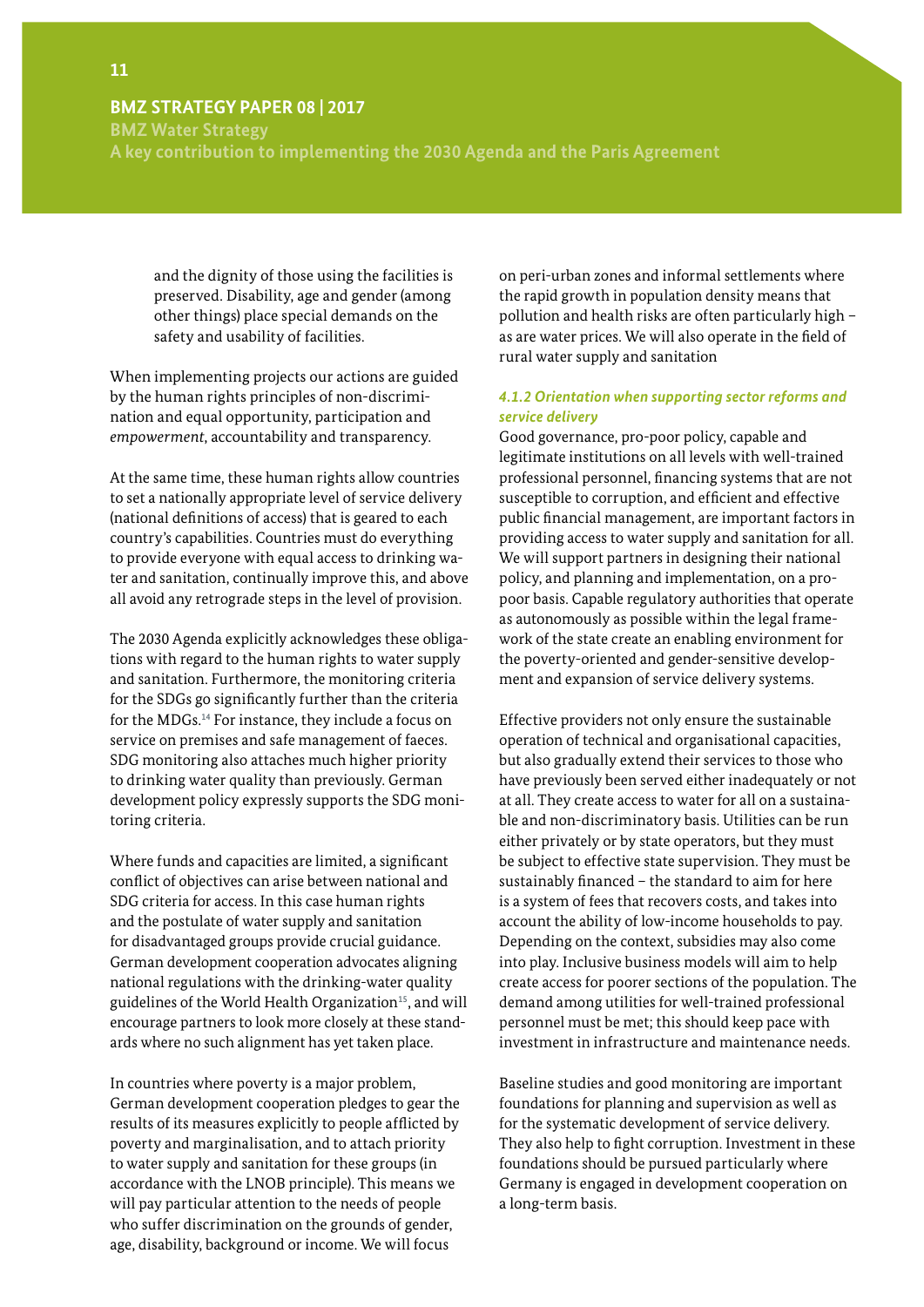**BMZ Water Strategy**

**A key contribution to implementing the 2030 Agenda and the Paris Agreement**

Depending on the context, German development cooperation will support the establishment and development of centralised, semi-centralised and decentralised supply systems. In urban areas, piped water supply is the standard to which we aspire. In sanitation and hygiene a further focus is on the management of faecal matter and wastewater. Key orientation for promoting sanitation solutions is provided by the SDG targets 6.1 and 6.2, and human rights. Where these solutions – such as water kiosks – do not meet the monitoring criteria for 6.1 and 6.2 they should at least constitute plausible interim steps, or contribute towards other SDGs. In many partner countries, users are responsible for domestic connections. German development cooperation must take this into account, and measure its performance by actual use of the supported infrastructure and improved hygiene behaviour. To achieve this we will sometimes need to work with institutions outside of the water sector. German development cooperation is also mindful of access beyond the household level, e.g. in schools, clinics, workplaces and other public spaces. This corresponds to a recommendation made by the United Nations Secretary-General's Advisory Board on Water and Sanitation (UNSGAB).<sup>16</sup>

One key aspect when implementing the human rights to water supply and sanitation is consumer behaviour, e.g. hygiene behaviour at household level – particularly when there is no facility within the household. In these cases, water supply and sanitation projects will be complemented by public awareness-raising measures.

We will also focus particular attention on cooperating more closely with the health and education sectors, as well as the food and nutrition security sector. This will involve for instance integrated measures to promote health and health awareness, including activities in the field of water, sanitation and hygiene (WASH) in educational institutions and health facilities. Single-sex toilets and hand washing facilities in educational institutions are an important factor – which is included in the criteria for measuring SDG 4 (the SDG for education).<sup>17</sup> SDG target 2.2 on malnutrition, and stunting and wasting in children under 5 years of age, can also only be achieved through cross-sectoral cooperation. The water sector

will contribute to this by developing and promoting nutrition-sensitive WASH measures at household level.

#### *Water supply*

To make an effective and efficient contribution towards national implementation of the 2030 Agenda, and against the background of the SDG monitoring criteria, German development cooperation is increasing its support for partner countries to connect households to the water supply network, ensure water treatment, and guarantee the operation, maintenance and management of the pipes and other infrastructure. As partner countries move towards introducing piping systems with household connections everywhere, interim solutions may be necessary. These include for instance shared taps or water kiosks. Such solutions represent significant progress, because people then drink only treated and hygienic water.

In this context German development cooperation will also support measures to make the use, protection and management of water resources more efficient and sustainable. Drinking water supply for all can only be realised sustainably when water resources are kept in a good state.

#### *Sanitation*

German development cooperation will make a contribution towards access to sanitation as envisaged by SDG target 6.2. It will strive to end the deplorable situation in which people are forced to "relieve themselves" in the open. It uses the entire range of available technologies to do so – from decentralised to centralised systems. The sustainable management of faecal sludge and sludge from wastewater treatment plants will be included in the design of programmes from the outset.

In German development cooperation, the approach to sanitation will be based on the idea of a circular economy. This means we will take a comprehensive view of sanitation, embracing everything from the relevant human needs to toilets, the collection and transport of wastewater and faecal matter, and finally their treatment followed by reuse or disposal.

In the sanitation sector, demand first of all has to be generated. Here it is especially important to involve target groups – especially women, people with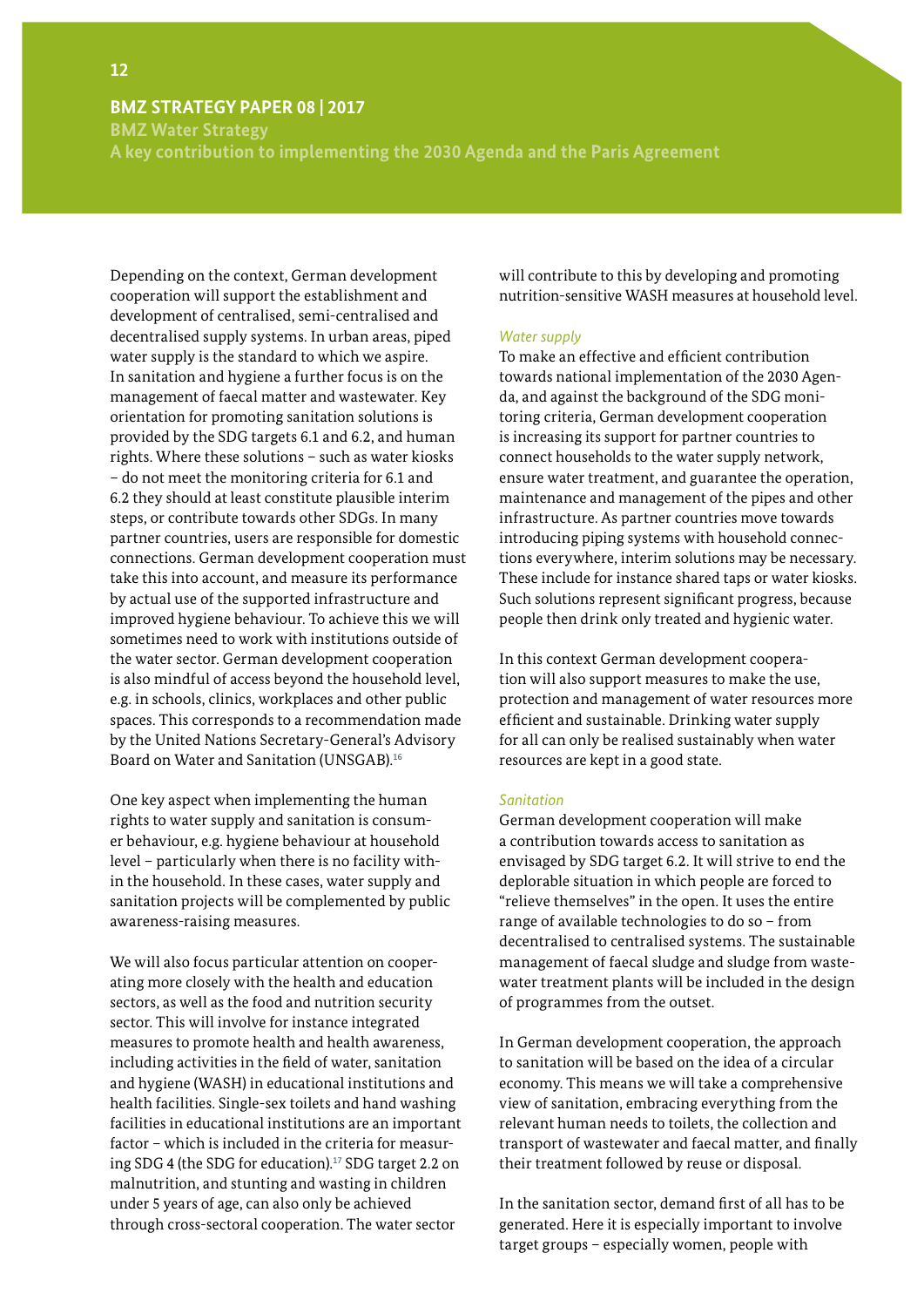<span id="page-14-0"></span>**BMZ Water Strategy**

**A key contribution to implementing the 2030 Agenda and the Paris Agreement** 

disabilities and marginalised groups – and to orient activities towards their needs. Supporting the supply side will usually mean establishing and developing professional service providers, which entails considerable potential for creating employment.

#### *Hygiene*

"Hygiene for all" forms part of SDG target 6.2, and refers to behaviours that help prevent infectious diseases. These include regular hand washing with soap and water, for instance after going to the toilet, and menstrual hygiene. This is very difficult, however, when there is no clean water, soap, sanitary products, or private and clean toilets, or when people are not aware of the importance of hygiene.

As well as establishing distribution channels for affordable sanitary products, awareness-raising campaigns and the practice of new routines – not least in formal and informal educational institutions – help bring about behavioural change. One particularly effective approach here is the sustainable integration of WASH into the education and health system. Hygiene-related measures can be implemented on their own, or to complement water supply and sanitation programmes.

#### **4.2 WATER, ENERGY AND FOOD SECURITY – ADVANCING THE NEXUS PERSPECTIVE**

Security of supply in one sector can constrain the security of supply in another. This requires an integrated perspective – which Germany committed to when it signed the 2030 Agenda. Only this nexus perspective will enable planners to optimally reconcile the interests of the water, energy and agriculture sectors as they compete to use scarce resources. Only this perspective will enable us to manage conflicts appropriately, and keep within the planet's ecological limits. This will enable the actors concerned to create sustainable holistic solutions as opposed to sector-based "silo" solutions. We envisage that experts from the water, energy and agricultural sectors will come together as equals at the policy-making level to develop coherent policies and integrated planning approaches. It may also make sense to include other sectors such as the environment or economic development. It will be especially important at the planning

stage to promote integrated and systemic approaches, remove harmful incentives and mutually harmonise management instruments in the sectors. Relevant cross-sectoral strategies will also be integrated.

The link between water, energy and food security is particularly close, because measures in one sector almost always affect the other two, and solutions to challenges in one of the sectors can often be found in the adjacent sectors. Moreover, supplying people with water, food and energy is usually dependent on the same natural resources – chiefly water and soils – as well as ecosystem services such as water storage and purification, erosion control etc. Agriculture plays a pivotal role in the conservation of water resources. Not only does it use the most water; land use is also crucial in determining whether water is stored underground, aboveground or in ecosystems, or is rapidly drained. Producing energy also requires water – for dams or for cooling purposes, for instance. At the same time energy, ideally obtained from environmentally sustainable renewable sources, can solve many water problems when it is used to pump, desalinate or treat water. Energy is therefore an integral part of the system. Energy is a major cost factor both in water purification and distribution, and in wastewater treatment.

The BMZ's actions are therefore guided by the 2030 Agenda vision, which promotes integrated approaches and the nexus perspective, and is strengthening policy coherence between the agricultural, energy and water sectors. Through development cooperation Germany will support partners in addressing access and security of supply from the nexus perspective, and remaining within the planet's ecological limits. We believe that this approach will help alleviate conflicts over use in the water sector, and at the same time in the long term help achieve several of the 2030 Agenda's SDGs.

#### **4.3 MANAGING WATER RESOURCES SUSTAINABLY AND EFFICIENTLY**

The key guiding principle for German development cooperation in the water sector is integrated water resources management (IWRM). This principle operationalises the 2030 Agenda's sustainability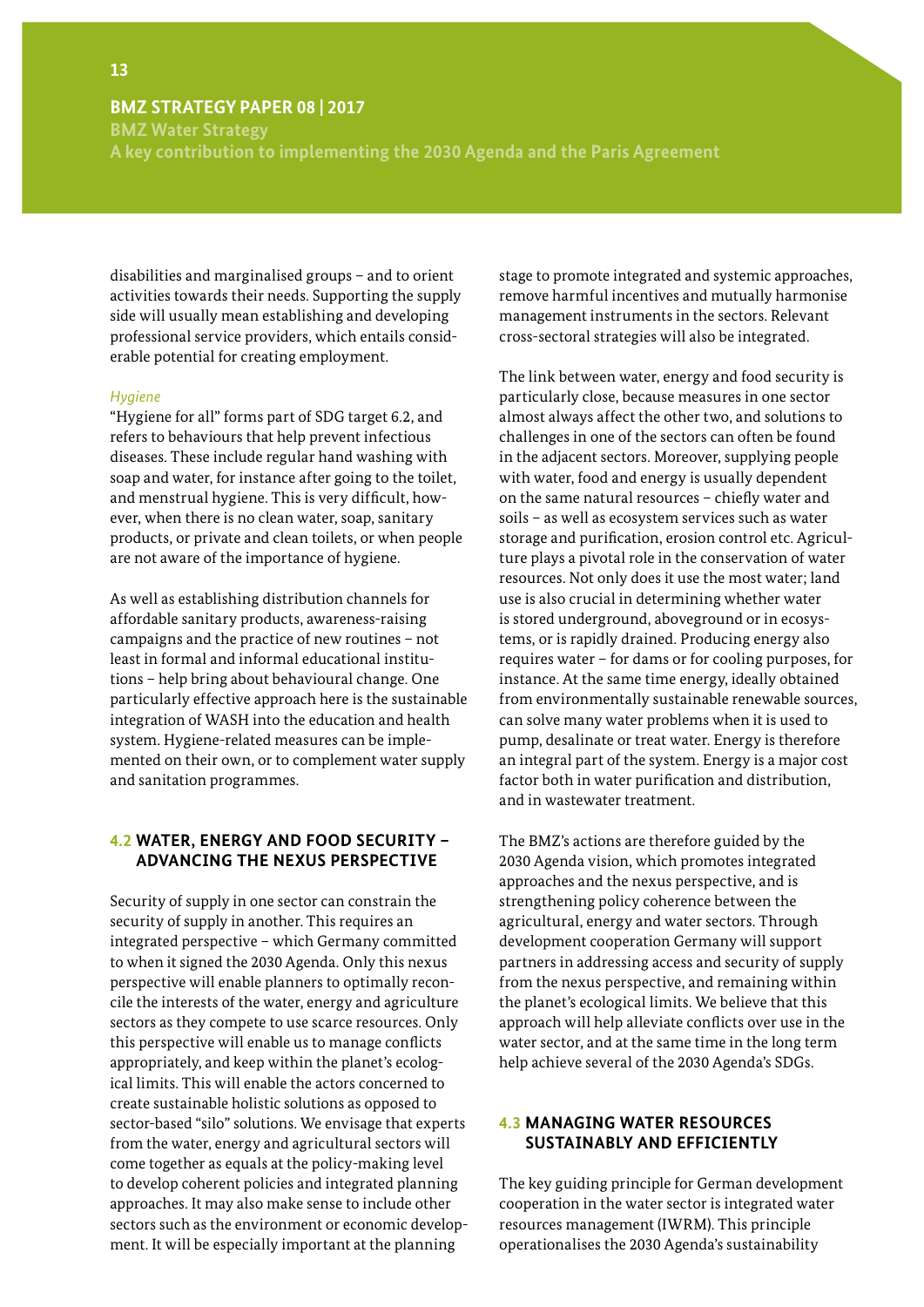<span id="page-15-0"></span>**BMZ Water Strategy**

**A key contribution to implementing the 2030 Agenda and the Paris Agreement**

targets for the water sector. It embraces the three dimensions of sustainable development comprehensively, and where possible on a par with each other. IWRM aims to support sustainable social and economic development without jeopardising ecosystems. A key element here is the reconciliation of competing interests between the sectors that use water, including interests that cut across national boundaries. This involves taking into account the perspectives of all users at the level of a watershed early on. There is often significant competition for use, for instance between sectors or between cities and their environs. In many cases this competition is based on considerable political and economic interests.

#### *4.3.1 Promoting good governance*

The key prerequisite for sustainable and efficient water resources management is good governance in the water sector. This requires capable, transparent and credible administrations on all levels. This is why German development cooperation will support the establishment and development of institutional and organisational structures. These include watershed organisations that manage water resources at the local, regional and transboundary levels, foster cooperation and prevent conflicts. They also include the responsible ministries that develop and implement appropriate legal frameworks and introduce efficient and participatory mechanisms for cooperation. At the local level the establishment of water user communities helps people to manage water together with all the relevant actors. Effective grievance mechanisms are also crucially important. German development cooperation will make sure that it includes the knowledge and expertise of women in water resources management in appropriate ways, for instance in planning and management processes, in order to support women's empowerment and help ensure that investment is sustainable.

Good governance is also founded on fact-based water resources management, which is why German development cooperation will support the establishment and development of the latter. Although the data available is often incomplete, it is usually possible to identify the key deficits and challenges and tackle them systematically. Remote sensing methods, data from the population and new IT tools are improving the availability and evaluation of data significantly.

Even so, unless data are put to appropriate use the results will remain limited.

#### *4.3.2 Managing water demand and supply*

Water scarcity is often "economic water scarcity", i.e. is caused more by the poor management of existing water resources and inadequate investment in their management than by limited natural water availability. In countries affected by water scarcity the BMZ will support demand management measures that are designed either to reduce water consumption or increase the efficiency of its use – often in cooperation with the agricultural and energy sectors. Water prices are an important management instrument in this setting. Societies need to be made more aware of the fact that water is a precious and scarce good.

Alongside demand management, it may be necessary to increase the water supply, for instance by treating wastewater or by artificially recharging groundwater with rainwater. Underground rainwater storage can at the same time prevent flooding. Water supply can also be increased by rehabilitating water-based ecosystems such as wetlands and – under certain conditions – by desalinating seawater or brackish water.

When water scarcity becomes acute, drinking water supply takes priority. And when water is scarce, non-renewable water sources will sometimes also be tapped. As sustainable management is not possible in these scenarios, German development cooperation will advocate orienting water use of this kind towards drinking water supply. Only in humanitarian emergencies will we promote further extraction of fossil resources. At the same time – while taking energy consumption into account – we will strive to make full use of all appropriate alternative options to increase the water supply. German development cooperation will continue to refrain from supporting the use of non-renewable groundwater for other purposes, such as agriculture.

*4.3.3 Preventing the contamination of water resources* A further priority of the BMZ is to develop wastewater management and the treatment of wastewater in the form of faecal and wastewater sludge management – in order to protect water bodies and because wastewater is an important resource that can be used in situations of water scarcity, as well as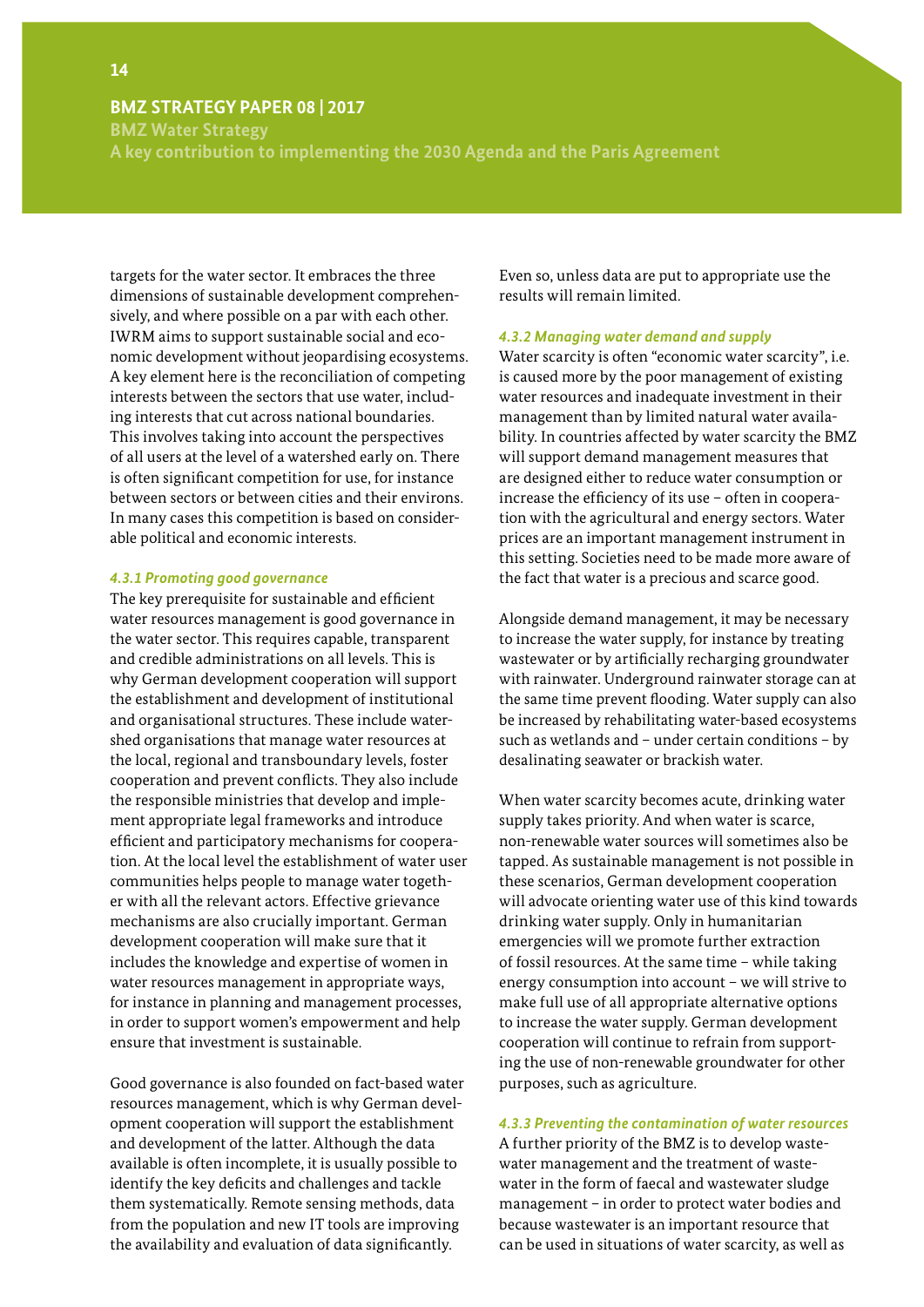**BMZ Water Strategy**

**A key contribution to implementing the 2030 Agenda and the Paris Agreement** 

for energy production, irrigation and fertilisation. Here we will support context-specific solutions that include in particular decentralised approaches and the rehabilitation of infrastructure. German development cooperation will be based on the idea of reuse, and will promote the safe use of faecal sludge, sludge from wastewater treatment plants, and wastewater to generate energy, or in pre-treated form in agriculture (e.g. for irrigation or fertilisation).

Water quality is also heavily dependent on the responsible management of fertilisers and pesticides in agriculture, on sustainable solid waste management, on environmental regulations for industry and mining, and on regulation of the direct discharge of industrial wastewater into the wastewater system.

#### *4.3.4 Involving all relevant water-using sectors*

One prerequisite for achieving SDG, as well as SDG 2 (food and nutrition) and SDG 7 (energy), and for protecting the global common good, is that the agricultural and energy sectors make the sustainable and efficient management of water resources a priority. In the agricultural sector – which is the largest water user – there is a tension between the sustainable management of water resources and their use for food security, not least in irrigation and land use. Knowledge of water management in the agricultural sector is an important resource that should be used and passed on to subsequent generations. The consideration of cost-benefit ratios and interactions need to be addressed explicitly in order to successfully implement the 2030 Agenda.

Sustainable water resources management ensures the preservation of ecosystems, which in turn store and purify water. These aspects of IWRM are reflected in approaches such as wetland restoration, water source protection measures, reforestation, erosion control and organic farming. Other relevant measures include the establishment of nature reserves, and advisory services to integrate biodiversity goals into water management.

Beyond the agricultural and energy sectors, water is also an important economic factor in industry, business and tourism. If insufficient water is available, if the available water is not of the right quality or if the water-related risks are high, this

acts as a constraint on investment and economic development. Development cooperation measures in the water sector thus also always contribute to promoting the suitability of areas as locations for business. It is estimated that 78 per cent of jobs worldwide are dependent on water, approximately half of them heavily so.<sup>18</sup> This is why technologies for increased water efficiency, for the reuse of industrial process water and wastewater, and cooperation arrangements for water management that include the private sector, are very important. Water issues should be included in advice on structural and industrial policy, in order to enable companies to incorporate water-related risks into their decision-making on choice of locations and financing, so that they can then produce on a more water-efficient basis, or themselves develop and market water-efficient solutions and technologies. This will help prevent problems in water resources management. The financial sector should contribute to this and integrate water risks (scarcity or flooding) into criteria for lending and investment decision-making, or provide appropriate financing solutions for production methods that conserve natural resources.

When people in industrialised countries consume products from developing countries that are often manufactured on a water- or energy-intensive basis, this affects the management of natural resources in the exporting countries, where it may then contribute to an overexploitation and contamination of water resources. Many goods such as meat or textile products contain a large amount of "virtual water" – water that was used to produce these goods. From a water sector perspective, it is therefore important to support measures that foster sustainable consumption and production as envisaged by SDG 12 – whether they involve bilateral development cooperation, cooperation with the private sector or education on development policy issues. These measures will aim to produce a positive environmental balance sheet. This is why we need to consider water and land resources, along with CO2 emissions, on an integrated basis.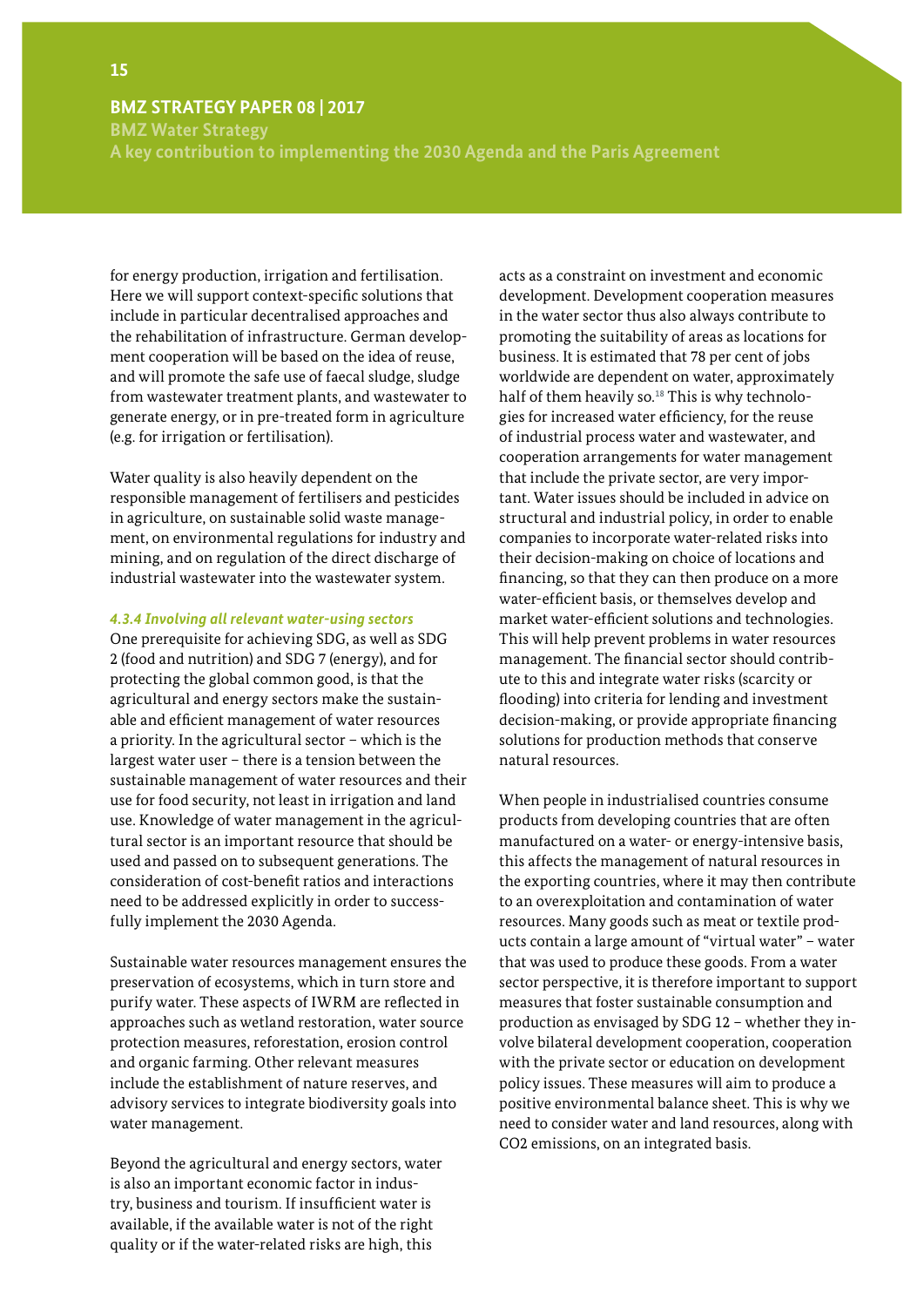<span id="page-17-0"></span>**BMZ Water Strategy A key contribution to implementing the 2030 Agenda and the Paris Agreement**

#### **4.4 MINIMISING CLIMATE-RELATED WATER RISKS**

German development cooperation will use its long-standing experience and proven technologies in the water sector to support those regions that face even greater challenges due to climate change – for instance because precipitation is changing perceptibly, extreme weather events are becoming more frequent or water scarcity is increasing.

We will support our partners in revising their water strategies in light of climate change and in integrating elements of adaptation to climate change into development planning and public budgeting processes, to ensure that they are incorporated systematically. To this end the BMZ is supporting the processes of the National Adaptation Plans (NAPs) – a key instrument for implementing the adaptation component – and the Nationally Determined Contributions (NDCs), which were agreed at the level of the Framework Convention on Climate Change. Specifically, these instruments aim for instance to protect existing water resources and tap new ones, in order to improve resilience against drought and flooding risks. They often also seek to diversify water resources, and review and where appropriate modify approaches to flood risk management, and increase the efficiency of water supply and sanitation.

Our support will focus on

- $\rightarrow$  increasing water storage capacities in ecosystems and infrastructure
- $\rightarrow$  tapping new resources by reusing treated wastewater and possibly using desalinated seawater and brackish water
- $\rightarrow$  implementing inclusive programmes to reduce water losses
- $\rightarrow$  implementing ecosystem- and non-ecosystem-based adaptation in flood protection systems, for instance in the form of retention areas, or the preservation or restoration of species-rich resilient vegetation, or dams
- $\rightarrow$  protecting and restoring rivers and streams, and wetlands.

We will also promote the establishment of monitoring and early warning systems to adapt to the impacts of climate change, as well as cross-sectoral and regional cooperation to strengthen water resource security. Strategies to strengthen resilience at the level of water users will also become more important. This will include rainwater storage in households, and especially adaptation solutions in irrigated agriculture (small-scale irrigation schemes, drip irrigation systems).

Guided by the vision of the 2030 Agenda, German development cooperation activities will be aligned with the processes and resolutions of the UN Framework Convention on Climate Change, including the 2015 Paris Agreement and the national climate strategies of our partner countries. German development cooperation will be oriented towards current climate projections and their interpretations, as well as the publications and methods of the Intergovernmental Panel on Climate Change (IPCC).

What is crucial, however, is not only adaptation measures in the water sector, but also a more systematic and rigorous integration of water-related issues into climate activities in neighbouring sectors – for instance when designing programmes, drawing up guidelines for support, or developing strategies for climate change mitigation and adaptation. To achieve this, experts from the water and climate sectors must work together more closely. The BMZ intends to make broader use of the expertise and experience of German development cooperation in the water sector for adaptation to climate change, and for preventing water-related disasters, in order to achieve SDG 6 (water) and SDG 13 (climate action).

### **4.5 PREVENTING CONFLICTS, MITIGATING THE CAUSES OF DISPLACEMENT**

In areas with high migration such as the Middle East, North Africa and sub-Saharan Africa, German development cooperation is involved in measures to improve water supply and sanitation in refugee camps and in communities hosting refugees. To reduce secondary migration, and foster integration and development in affected communities, the BMZ also fosters cashfor-work programmes in the water sector, as well as vocational training measures that benefit refugees and local citizens alike.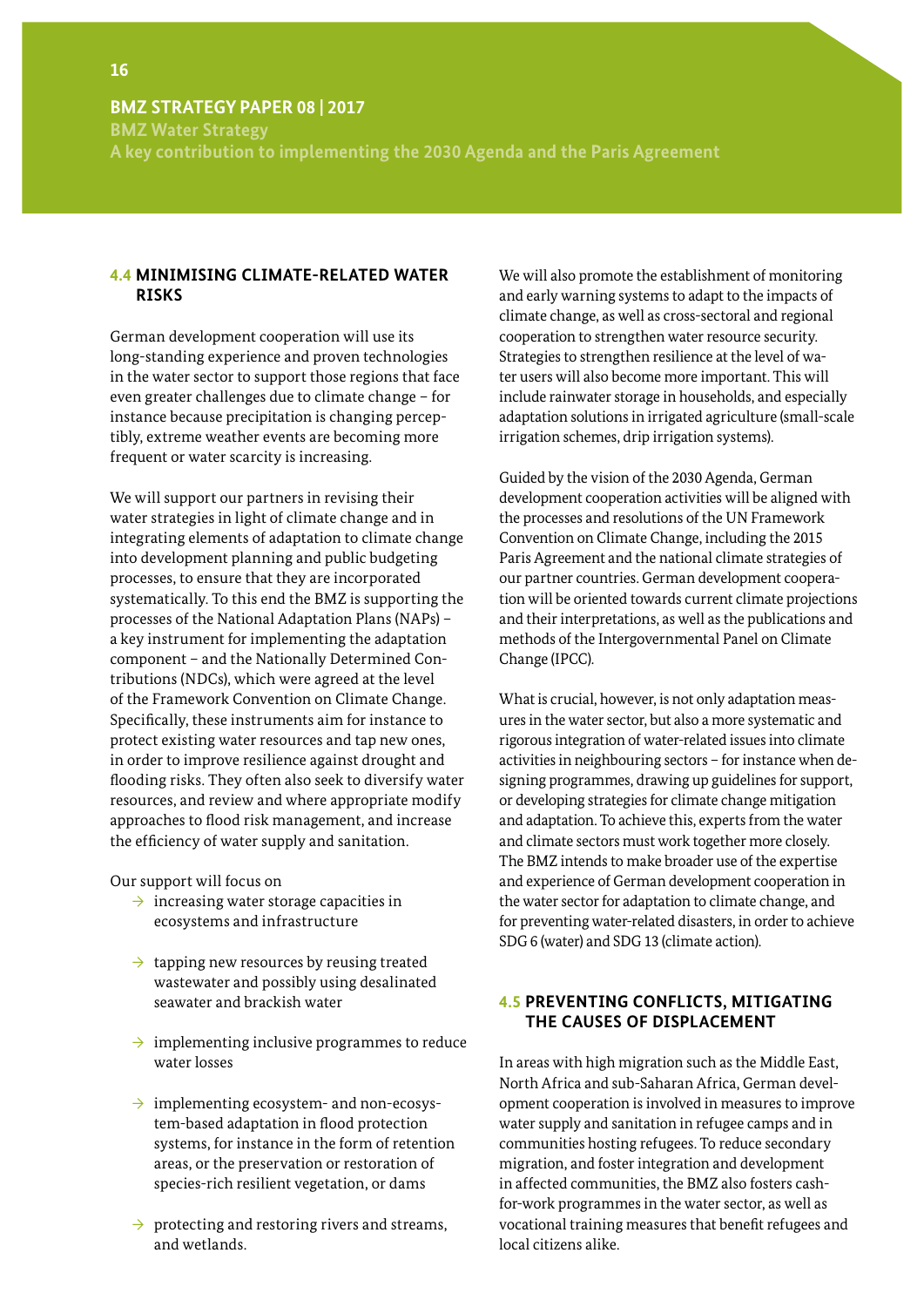<span id="page-18-0"></span>**BMZ Water Strategy**

**A key contribution to implementing the 2030 Agenda and the Paris Agreement** 

To prevent conflicts, German development cooperation is supporting and establishing dialogue and cooperation arrangements for water management at the national and transboundary levels. The BMZ intends to further step up its engagement for transboundary water management, because this is an important instrument for reconciling interests. We will therefore focus particularly on supporting the establishment and harmonisation of legal and political foundations for international cooperation, for instance in the form of water agreements or water charters, dialogue and mediation processes, and basin commissions. German development cooperation will also support fragile developing countries in living up to their responsibility for providing basic services more effectively. This will increase state legitimacy.

#### **4.6 ACHIEVING LONG-TERM RESULTS AND SUSTAINABILITY**

To ensure that the results of development cooperation measures in the water sector are lasting, they embrace all three dimensions of sustainable development – economic, social and environmental. They also address possible interactions transparently, and during the planning phase already take into account positive – and possibly negative – impacts that will occur later. Key to long-term results and sustainability are partner orientation, the involvement of stakeholders including water users, good governance, sustainable finance and an orientation towards structural results.

#### *4.6.1 Alignment with partner needs*

German development cooperation is oriented towards the needs of the partner country concerned. It operates through the country's national administrative structures, to ensure that the partners assume responsibility for the projects, and that the measures are in harmony with country-specific plans and conditions. Responsibility for development measures and their execution – and thus also their preparation and implementation – rests with the cooperation partner. The tasks initially performed by the German side must also be handed over to the cooperation partners at a later date, who will then continue them without external support. Our programmes are therefore designed so that the activities

can be continued by the partner self-reliantly. Here we should remember that the desired results usually cannot be achieved in the short term. Many development cooperation projects, particularly in the water supply and sanitation sector, require time because in many cases, besides the structural changes they also involve behavioural changes.

In fragile states it may also be necessary to support programmes and projects via the local civil society, the local private sector or direct contributions. For all partner countries, German development cooperation will endeavour to pursue an approach that is harmonised with other development partners and donors in the partner country.

#### *4.6.2 Multi-stakeholder approach – involving stakeholders*

In line with the 2030 Agenda, German development cooperation will support multi-stakeholder approaches in which partners work together on an equal footing. It will aim to achieve dialogue with users and stakeholders of a measure – during planning, implementation and monitoring. We will be especially careful to ensure that women, young people, people with disabilities and marginalised sections of the population are involved. German development cooperation will also support civil society in participating in planning and implementation processes, and make sure that women take part. Where this makes sense and where state supervision as effectively guaranteed, German development cooperation will involve the private sector. We promote participation by local communities and transparency in the form of committees on which elected representatives of local authorities and user representatives jointly discuss planning, operation and maintenance together with the operators. When it comes to the actual delivery of public services, however, we will usually support professional institutions.

The BMZ will also promote stakeholder approaches for instance to protect the interests of all water users in the private sector, civil society and the public sector. In the water stewardship approach, measures will be jointly identified, developed and implemented in order to minimise water-related risks for all stakeholders. The private sector will also make a financial contribution towards implementation of the identified measures.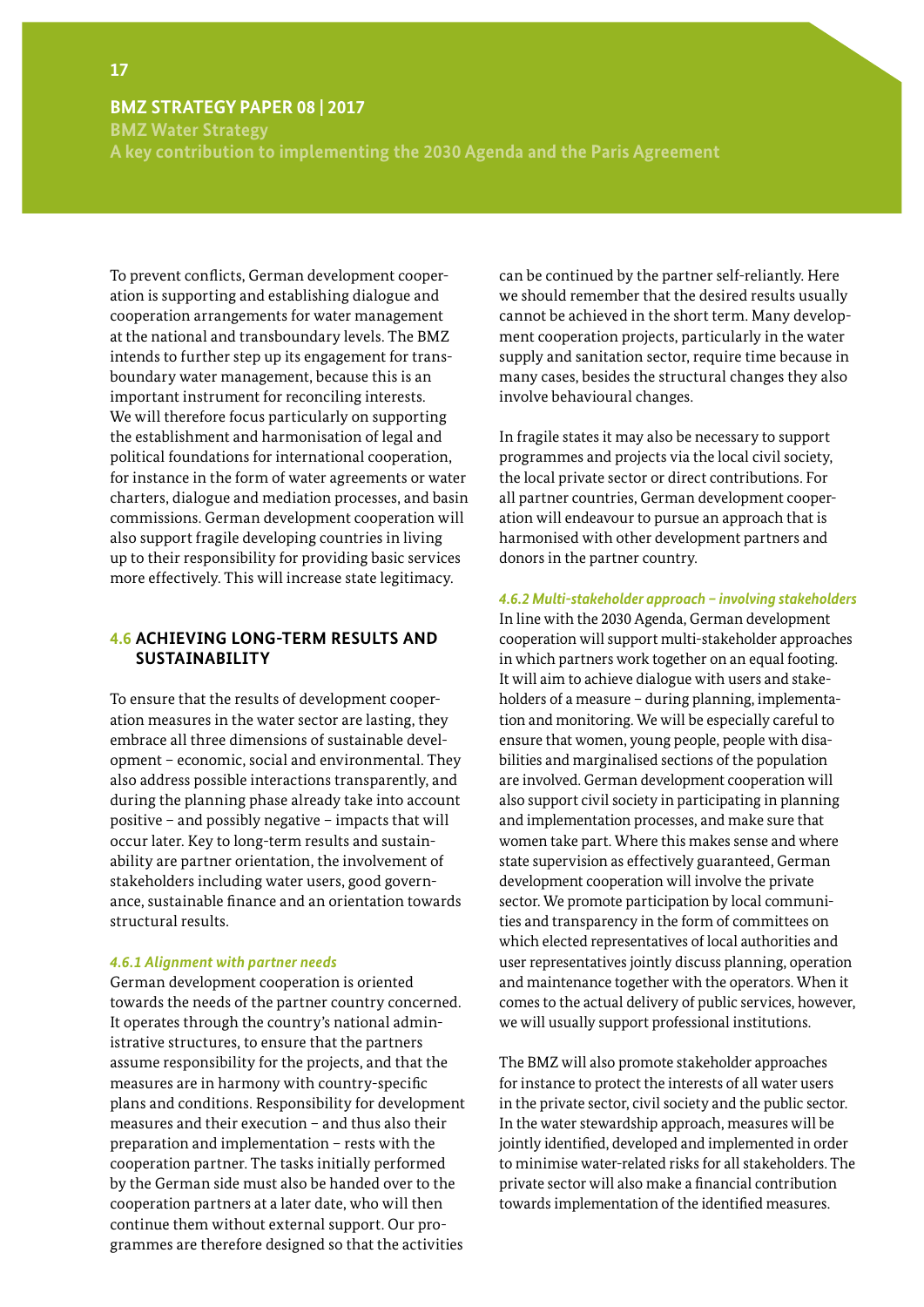**BMZ Water Strategy**

**A key contribution to implementing the 2030 Agenda and the Paris Agreement**

By supporting the development-oriented contributions of civil society and the private sector, the ultimate aim here is to systematically leverage the development cooperation instruments created.

#### *4.6.3 Promoting good governance, and efficient and effective institutions*

Inadequate water supply and sanitation, as well as the overexploitation and contamination of water resources, are often caused by weak governance and corruption. A well-organised sector policy, legal frameworks offering certainty, and capable and transparent institutions on all levels, are key prerequisites for investment and development cooperation measures to generate sustainable and structural results. To achieve this, we will systematically support partner institutions through approaches for institutional and human capacity development at the national, regional and local levels.

Good governance in the water sector requires a clear division of roles and functions between the institutions that make policy, regulate the sector and deliver services. Key elements of effective and credible institutions are transparency, accountability, cost efficiency, non-discrimination and anti-corruption, as well as appropriate participation by users. Capable institutions require well-trained responsible officers, experts and scholars. To meet these needs we need to develop vocational training and higher education. To increase local problem-solving capacities, German development cooperation will support application-oriented scientific expertise in partner countries.

#### *4.6.4 Ensuring sustainable finance*

Investment in the water sector is almost always of a long-term nature. This is why it must be sustainably financed. This can only work when sources of income are reliable. The costs of service and maintenance must be covered sustainably. Key to this are costcovering fees – not least in order to foster environmentally sound behaviour. To make access to water supply and sanitation for all financially possible, the fee system must at the same time be geared to consumers' ability to pay and their demand for water. Costs of up to 5 per cent of household income for water supply and sanitation can serve as a point of reference here. For sections of the population

living in poverty or otherwise marginalised, the cost recovery principle does not exclude the possibility that basic services can be delivered at prices that do not cover costs – and in extreme cases free of charge. One alternative to such a social fee system can be direct transfers to individuals. The latter mechanism is particularly suited to financing additional water requirements, for instance due to AIDS or disability.

Due to the long-term positive effects of poverty- and environment-centred measures in water supply and wastewater management, costs can also be recovered by using supplementary state subsidies. The aim here is to preserve the assets created by the investment that has been supported and to ensure that the partner is able to continue operating the infrastructure self-reliantly. Subsidies for operation must be institutionalised sustainably in policies and laws of the partner country concerned. German development cooperation will provide partner institutions with capacity development support in the field of finance and mitigation of corruption risks.

The inclusion of environmental indicators and water-specific criteria (occurrence of drought, flooding) in investment and lending decisions, in product design and in risk management will prevent water resource management problems and corresponding follow-on costs should such events occur.

#### *4.6.5 Generating structural results*

Improving the social, economic and environmental conditions under which people live is closely linked to structural reforms in the water sector. The BMZ will support the development of a poverty-oriented sector policy that is rooted in the human rightsbased approach and geared to sustainable natural resources management. Important contributions to the structural changes made by German development cooperation also include inclusive investment. Approaches and technologies must prove their worth in the partner country. Solutions are viable when people, businesses and institutions on the ground possess sufficient knowledge and capacity. At the same time these solutions also have to be accepted by people, and meet their expectations appropriately as regards technical and social progress. We also need to take into account environmentally sound alternatives, as well as the LNOB principle. A bal-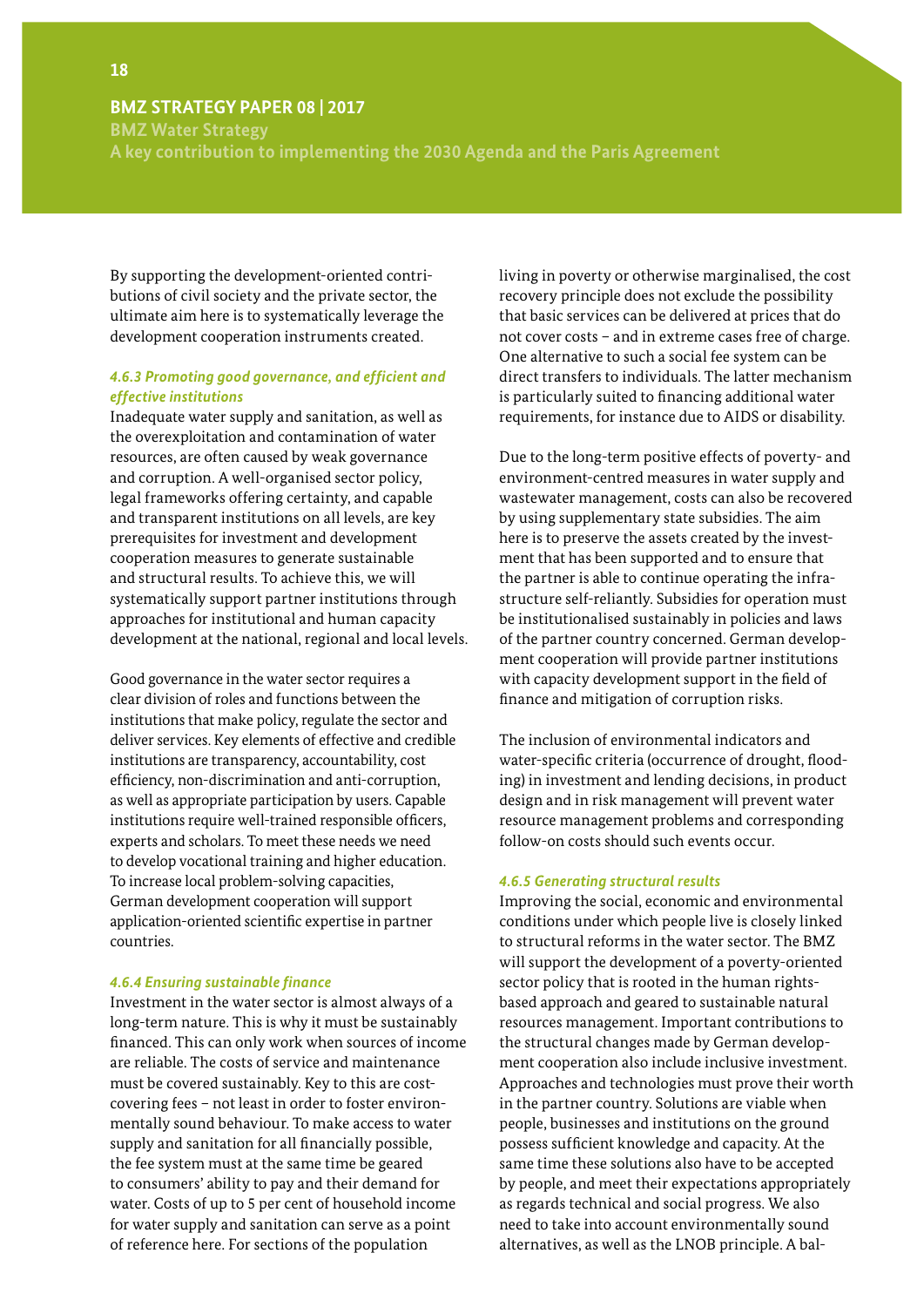**BMZ Water Strategy A key contribution to implementing the 2030 Agenda and the Paris Agreement** 

ance will need to be struck between these elements on a case-by-case basis. To underpin the investment, utility companies will also require capacity development as well as human resource support measures. The key component of structural change is the promotion of knowledge-based management to facilitate decision-making founded on reliable data and information.

Changes in the water sector usually require time. This is why projects and programmes are usually planned across several phases in order to work towards the desired results. At the same time, water projects have to be planned under conditions of major uncertainty due to the fact that the impacts of climate change often cannot be fully foreseen. German development cooperation therefore has to reconcile the need for long-term planning with an environment that makes planning difficult.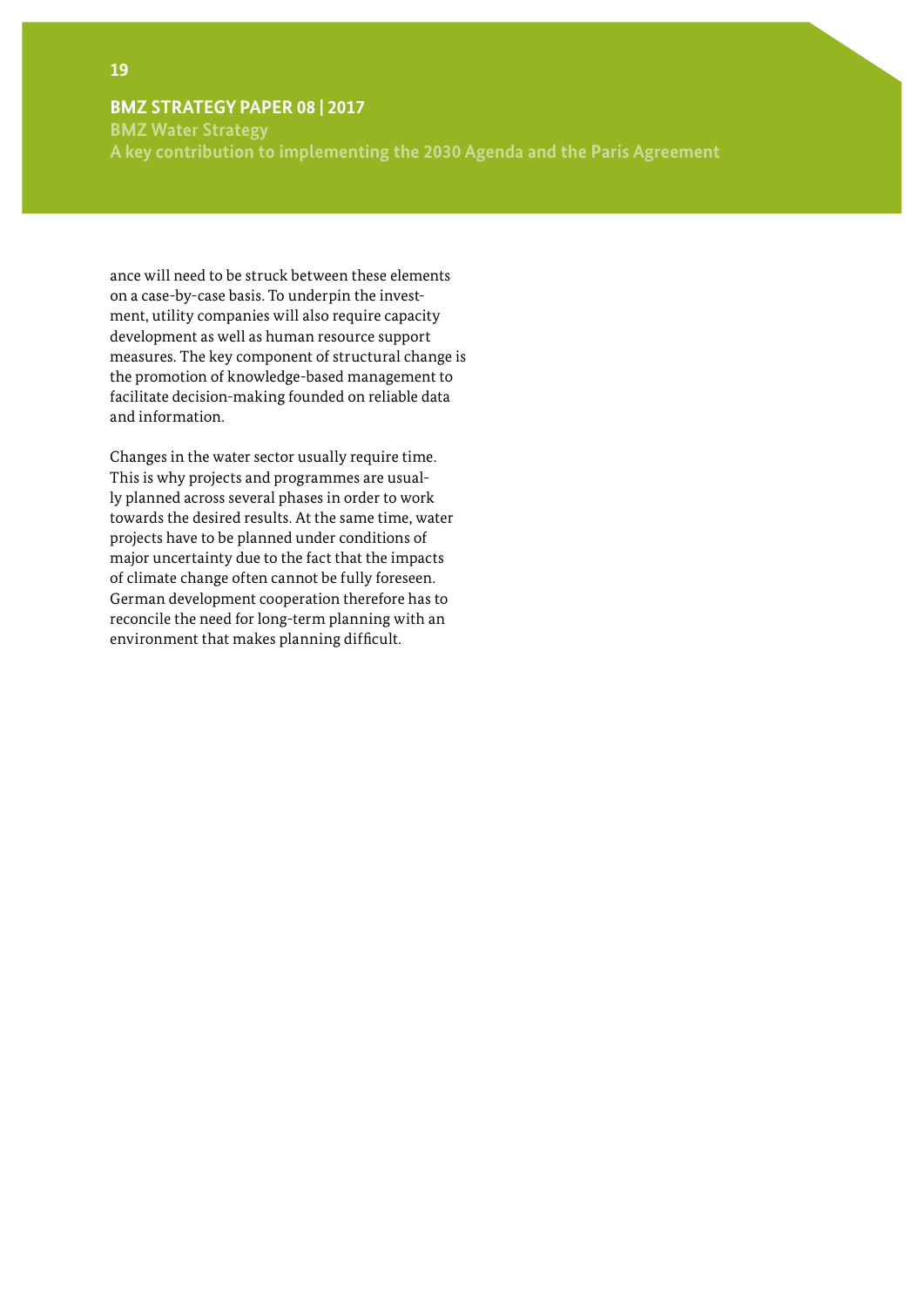<span id="page-21-0"></span>**BMZ Water Strategy A key contribution to implementing the 2030 Agenda and the Paris Agreement**

# **5** How we will be involved, and where

To achieve the development policy goals and respond flexibly to the partner country's needs, we will use a broad range of forms and instruments of development cooperation. Our focus will be on bilateral and regional cooperation. Technical and Financial Cooperation occupy a central role in this. Furthermore, German development policy also involves participation in various international organisations and processes. We also cooperate with other partners such as civil society, the university sector and the private sector, and harness their expertise systematically.

Bilateral and regional water programmes will be implemented on the BMZ's behalf by the *Deutsche Gesellschaft für Internationale Zusammenarbeit (GIZ) GmbH*, the Federal Institute for Geosciences and Natural Resources (BGR) and the *Physikalisch-Technische Bundesanstalt* (PTB) (Germany's national metrology institute) for Technical Cooperation (TC), and by the KfW Development Bank (KfW) for Financial Cooperation (FC). Pursuant to Germany's Guidelines for Bilateral Financial and Technical Cooperation, TC implements capacity development measures that enable people, organisations and societies to manage their own sustainable development processes and adapt to changing circumstances and frameworks. FC is tasked to support investment by cooperation partners by providing funds, along with human resource support measures to underpin the investment. Our financing instruments encompass grants, loans from budget funds (standard loans), interest-reduced KfW loans subsidised by the federal government (development loans), KfWfinanced loans at close-to-market terms (promotional loans) and shareholdings. Furthermore, through its involvement in the World Bank and the regional development banks the BMZ will also influence multilateral programmes in the water sector and strive to help closely harmonise bi- and multilateral engagement.

Moreover, the BMZ also supports projects of nongovernmental private institutions. Through Engagement Global, the BMZ supports engagement for development

in Germany by associations, schools and local authorities, as well as volunteer and exchange programmes, which sometimes also involve the water sector.

Where this is conducive to achieving objectives, the BMZ draws on the experience of the German and European water sectors and networks. Operator partnerships are one possible instrument here. German development cooperation also integrates the experience of civil society and academia, where appropriate. Organisations such as the German Water Partnership and the German WASH Network, which represent numerous companies and non-governmental organisations (NGOs), are key points of contact here.

The BMZ supports or cooperates with international networks and platforms in four areas

- (1) for good governance in the water sector, with the Water Integrity Network (WIN), the OECD Water Governance Initiative and the Global Water Partnership (GWP);
- (2) for monitoring SDG 6 and reporting within the UN (HLPF) on water-related targets, with the monitoring initiative for water GEMI, the World Water Assessment Programme (WWAP), the Global Analysis and Assessment of Sanitation and Drinking Water (GLAAS) and UN Water;
- (3) for strengthening water supply and sanitation with the Sustainable Sanitation Alliance (SuSanA), via the German Toilet Organisation (GTO) and in cooperation with the Bill&Melinda Gates Foundation (BMGF), and
- (4) in the future with organisations in the field of water scarcity and water in the context of climate change (e.g. the Alliance for Global Water Adaptation – AGWA).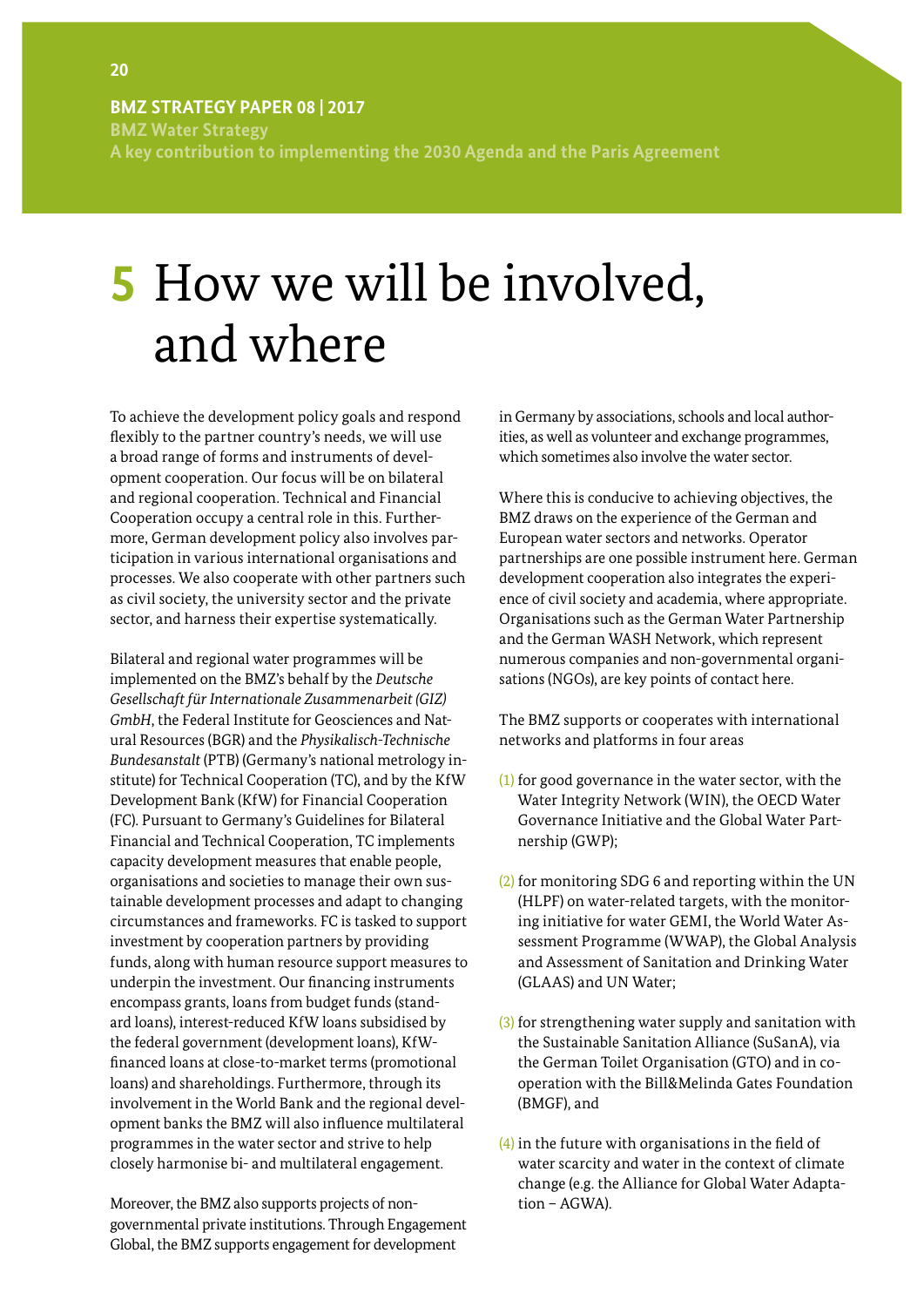<span id="page-22-0"></span>**BMZ Water Strategy A key contribution to implementing the 2030 Agenda and the Paris Agreement** 

The BMZ engages in international sector dialogue, for instance to drive the development of an international

system within the UN framework for implementation and monitoring of the 2030 Agenda.

# **6** Outlook

The BMZ will respond appropriately to the increased importance of water in the internationally agreed 2030 Agenda. In the coming years it will maintain its role as a professional and recognised partner in the water sector. It will also contribute to a new dynamism in the sector, which will be necessary in order to achieve SDG 6 and other SDGs and implement the Paris Agreement – with the priorities indicated below.

The processes of the Framework Convention on Climate Change and the 2015 Paris Agreement will also lead to greater scrutiny of measures in the water sector with regard to their potential for climate change mitigation and adaptation. As there is growing pressure to act in the face of increasing water risks, it will be necessary to strengthen cross-sectoral measures and expand Germany's development engagement accordingly.

Water supply and wastewater management, and sustainable water resources management, will remain key focuses of German development cooperation in the future.

#### **6.1 SUPPORT THE ENGAGEMENT OF PARTNER COUNTRIES**

The BMZ will support partner countries in achieving SDG 6 and related SDGs, and in shouldering their responsibility for sustainable development and the global common good. In this context we will focus on firmly establishing human rights, IWRM and nexus approaches in policymaking and implementation, and press ahead with adaptation to climate change.

#### **6.2 POSITION WATER AT THE INTER-NATIONAL LEVEL**

The BMZ will work to ensure that the water sector is accorded the status at international level that is commensurate with its importance. The 2030 Agenda provides ideal leverage for this, because it

links the challenge of access with the challenge of water resources and the cross-sectoral approach to sustainable development. Against this background the BMZ will make the case for a reorganisation of the international water architecture within the framework of SDG 6.

Above all, the BMZ will work to further disseminate the nexus perspective, keep access on the international agenda, drive implementation and actively advance new and emerging themes – such as higher water storage capacities as a way of adapting to climate change. Furthermore, the BMZ will advocate stepping up cross-sectoral activities that link water with climate change issues.

#### **6.3 MOBILISE MORE FUNDS AND FACILITATE ACCESS TO FINANCE**

In line with the Addis Ababa Action Agenda the BMZ will support partner countries in mobilising more national resources than hitherto, and in using these transparently, efficiently and effectively in order to achieve objectives. The BMZ will also work on innovative funding mechanisms in order to tap additional sources for achieving the 2030 Agenda. Co-financing and joint financing arrangements will be considered as possible ways of raising the needed investment funds.

The BMZ will make the case for a higher prioritisation of water in the European Union's development cooperation, for instance in the European Development Fund. Ultimately the fight against corruption and mismanagement pursued by improving transparency and accountability in public financial management will be key to securing the needed finance. Germany has been one of the major donors in the water sector for many years.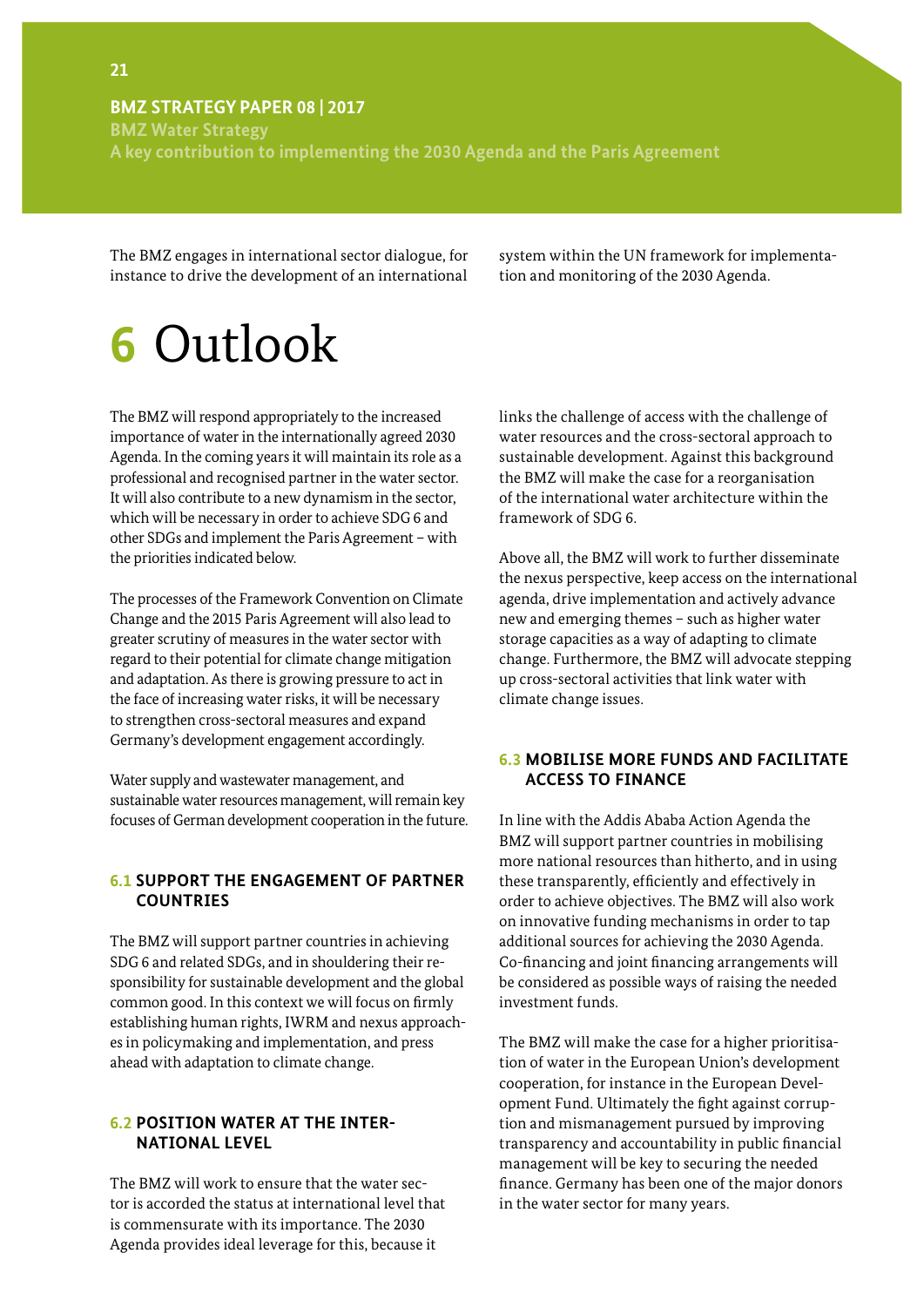<span id="page-23-0"></span>**BMZ Water Strategy A key contribution to implementing the 2030 Agenda and the Paris Agreement**

# Annex 1 – References

- 1 WHO/UNICEF Joint Monitoring Programme for Water Supply and Sanitation (2015): Progress on Sanitation and Drinking-Water. Geneva, World Health Organization, p. 5 and 43, http://apps.who.int/iris/ bitstream/10665/177752/1/9789241509145\_eng.pdf?ua=1.
- 2 UN Water (2014): Wastewater contains energy that can be harnessed and utilized. http://www.unwater.org/ publications/world-water-development-report-2014 water-energy/.
- 3 UN General Assembly (2010): Resolution Adopted by the General Assembly: 64/292: The Human Right to Water and Sanitation. New York: UN General Assembly, http://www.un.org/es/comun/docs/?symbol=A/ RES/64/292&lang=E.
- 4 UN General Assembly (2016): Resolution Adopted by the General Assembly: 70/169: The Human Rights to Safe Drinking Water and Sanitation. New York: UN General Assembly, http://www.un.org/en/ga/search/view\_doc. asp?symbol=A/RES/70/169.
- 5 General Assembly (1966): Resolution Adopted by the General Assembly: 2200 (XXI): International Covenant on Economic, Social and Cultural Rights, http://www. ohchr.org/EN/ProfessionalInterest/Pages/CESCR.aspx
- 6 World Economic Forum (2016): The Global Risk Report 2016, 11th Edition, Geneva; World Economic Forum (2015): The Global Risk Report 2015, 10th Edition, Geneva; World Economic Forum (2014): The Global Risk Report 2014, 9th Edition, Geneva; World Economic Forum (2013): The Global Risk Report 2013, 8th Edition, Geneva; World Economic Forum (2012): The Global Risk Report 2012, 7th Edition, Geneva.
- 7 UNISDR (2012): Impacts of Disasters since the 1992 Rio de Janeiro Earth Summit; OECD (2012): Environmental Outlook, p. 232, http://www.unisdr.org/files/27162\_infographic.pdf; http://www.keepeek.com/Digital-Asset-Management/oecd/environment/oecd-environmental-outlook-to-2050\_9789264122246-en#.WBx13bmV-70.
- 8 Aeschbach-Hertig W, Gleeson, T (2012): Regional strategies for the accelerating global problem of groundwater depletion, Nature Geoscience, 2012 (5), p. 853–861.
- 9 OECD (2012): Environmental Outlook, p. 216.
- 10 Mekonnen, M.; Hoekstra, Y. (2016): Four billion people facing severe water scarcity. In: Science Advances, 2 (2), http://advances.sciencemag.org/content/2/2/e1500323.full.
- 11 Internal Displacement Monitoring Centre (2016): Global Report on internal displacement. p. 7, p. 14, p. 20, http://www.internal-displacement.org/assets/ publications/2016/2016-global-report-internaldisplacement-IDMC.pdf.
- 12 BMZ (2011): Strategy paper "Human rights in German development policy" Berlin/Bonn. https://www.bmz. de/en/publications/archiv/topics/human\_rights/ Strategiepapier305\_04\_2011.pdf.
- 13 BMZ (2013): Guidelines on incorporating human rights standards and principles, including gender, in programme proposals for official German Technical and Financial Cooperation. p. xiv, https://www.bmz.de/en/ zentrales\_downloadarchiv/themen\_und\_schwerpunkte/ menschenrechte/Leitfaden\_PV\_2013\_en.pdf.
- 14 JMP (WHO/UNICEF) (n.y.): Methodological note: Proposed indicator framework for monitoring SDG targets on drinking water, sanitation, hygiene and wastewater,http://www.wssinfo.org/fileadmin/ user\_upload/resources/Methodological-note-on-monitoring-SDG-targets-for-WASH-and-wastewater\_ WHO-UNICEF\_8October2015\_Final.pdf.
- 15 WHO (2011): Guidelines for Drinking-water Quality, 4th edition. Geneva.
- 16 United Nations Secretary-General's Advisory Board on Water and Sanitation (UNSGAB) (2015): The UNSGAB Journey. New York, p. 8, https://sustainabledevelopment.un.org/content/documents/8701unsgab-journey-web.pdf.
- 17 UNDESA Statistics Division. SDG Indicators, Metadata repository, http://unstats.un.org/sdgs/metadata/.
- 18 UNESCO 2016: UN World Water Assessment Report 2016. Water and Jobs, Paris, p. 3.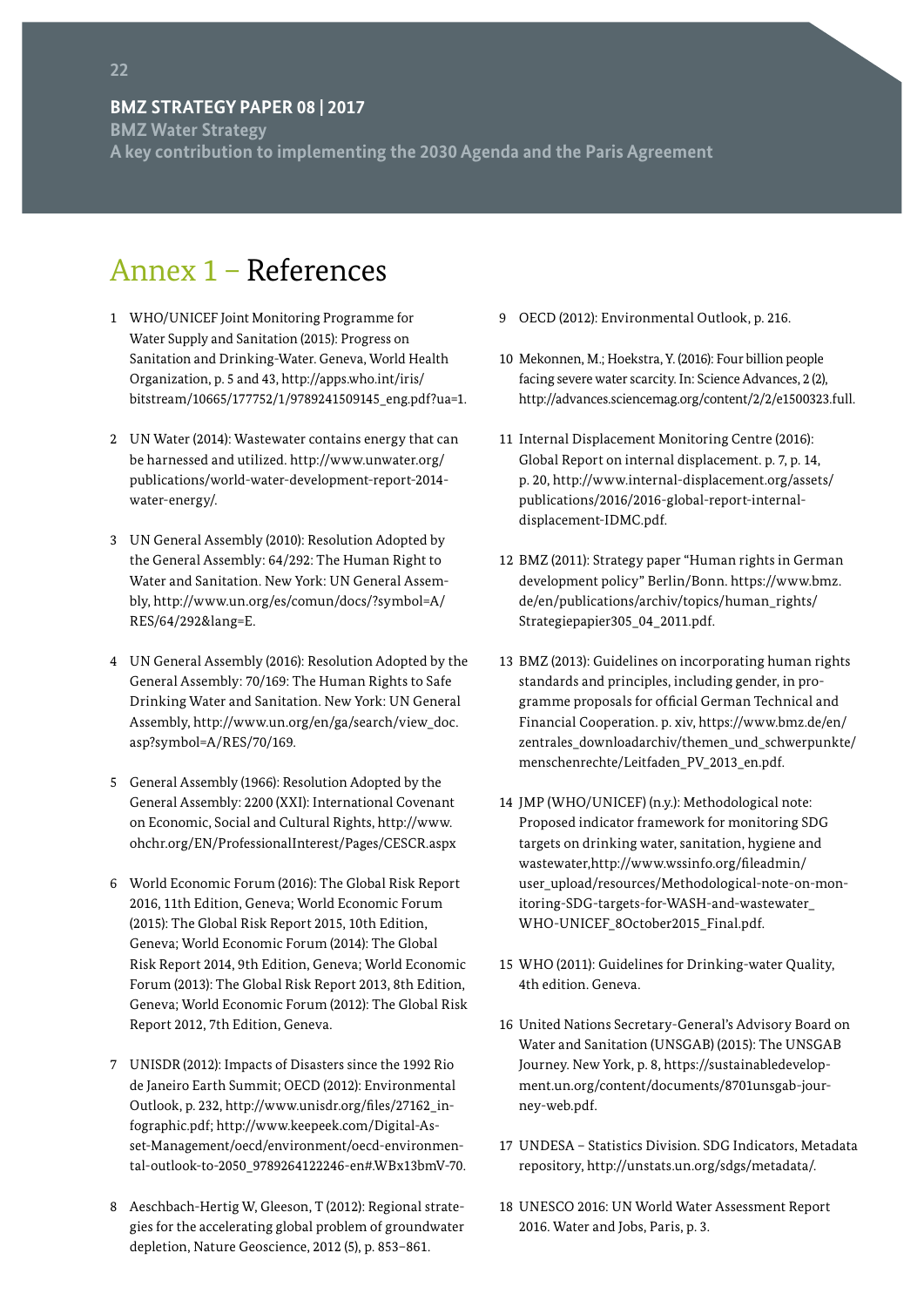<span id="page-24-0"></span>**BMZ Water Strategy A key contribution to implementing the 2030 Agenda and the Paris Agreement** 

# Annex 2 – Overview of key agreements under international law and documents of global significance that are relevant to the water sector

UNESCO (1971): Convention on Wetlands of International Importance especially as Waterfowl Habitat. Ramsar (Iran), [As amended by the Paris Protocol, 3 December 1982, and Regina Amendments, 28 May 1987.], http://www. ramsar.org/sites/default/files/documents/library/current\_ convention\_text\_e.pdf.

United Nations (1992): Convention on Biological Diversity, https://www.cbd.int/doc/legal/cbd-en.pdf.

United Nations (1997): Convention on the Law of the Non-navigational Uses of International Watercourses [Adopted by the General Assembly of the United Nations on 21 May 1997. Entered into force on 17 August 2014], http://legal.un.org/ilc/texts/instruments/english/ conventions/8\_3\_1997.pdf.

United Nations (2015): Paris Agreement, http://unfccc.int/ files/essential\_background/convention/application/pdf/ english\_paris\_agreement.pdf.

United Nations (n.y.): United Nations Convention to Combat Desertification, place of publication not identified, http://www2.unccd.int/sites/default/files/relevantlinks/2017-01/UNCCD\_Convention\_ENG\_0.pdf.

United Nations Committee on Economic, Social and Cultural Rights (2002): General Comment No. 15, The right to water (E/C.12/2002/11), http://www2.ohchr.org/english/ issues/water/docs/CESCR\_GC\_15.pdf.

United Nations Economic Commission for Europe (1992): Convention on the Protection and Use of Transboundary Watercourses and International Lakes, [Adopted 1992 and entered into force 1996. At that time, it was only open to member States of the UNECE. Since 2013 the Convention allows all United Nations Member States to accede to the Convention.], http://www.unece.org/fileadmin/DAM/env/ documents/2013/wat/ECE\_MP.WAT\_41.pdf.

United Nations General Assembly (2015): Human right to safe drinking water and sanitation, Note by the Secretary-General (Annual Report) (A/70/203), http://www.un.org/ en/ga/search/view\_doc.asp?symbol=A/70/203.

United Nations General Assembly (2015): Resolution adopted by the General Assembly on 17 December 2015, The human rights to safe drinking water and sanitation (A/RES/70/169), http://www.un.org/en/ga/search/view\_ doc.asp?symbol=A/RES/70/169.

United Nations General Assembly (2015): Resolution adopted by the General Assembly on 17 December 2015, The human rights to safe drinking water and sanitation (A/RES/70/169), [http://www.un.org/en/ga/search/view\\_](http://www.un.org/en/ga/search/view_doc.asp?symbol=A/RES/70/169) [doc.asp?symbol=A/RES/70/169](http://www.un.org/en/ga/search/view_doc.asp?symbol=A/RES/70/169).

United Nations General Assembly (2015): Transforming our World: The 2030 Agenda for Sustainable Development (A/RES/70/1), http://www.un.org/ga/search/view\_doc. asp?symbol=A/RES/70/1&Lang=E.

United Nations General Assembly (1992): United Nations Framework Convention on Climate Change, [Entered into force 1994], https://unfccc.int/resource/docs/convkp/ conveng.pdf.

United Nations General Assembly (2009): Resolution Adopted by the General Assembly on 11 December 2008, The law of transboundary aquifers (A/RES/63/124), http:// www.un.org/en/ga/search/view\_doc.asp?symbol=A/ RES/63/124.

United Nations Human Rights Council (2013): Human rights and access to safe drinking water and sanitation (A/HRC/RES/24/18), https://documents-dds-ny. un.org/doc/UNDOC/GEN/G13/179/24/PDF/G1317924. pdf?OpenElement.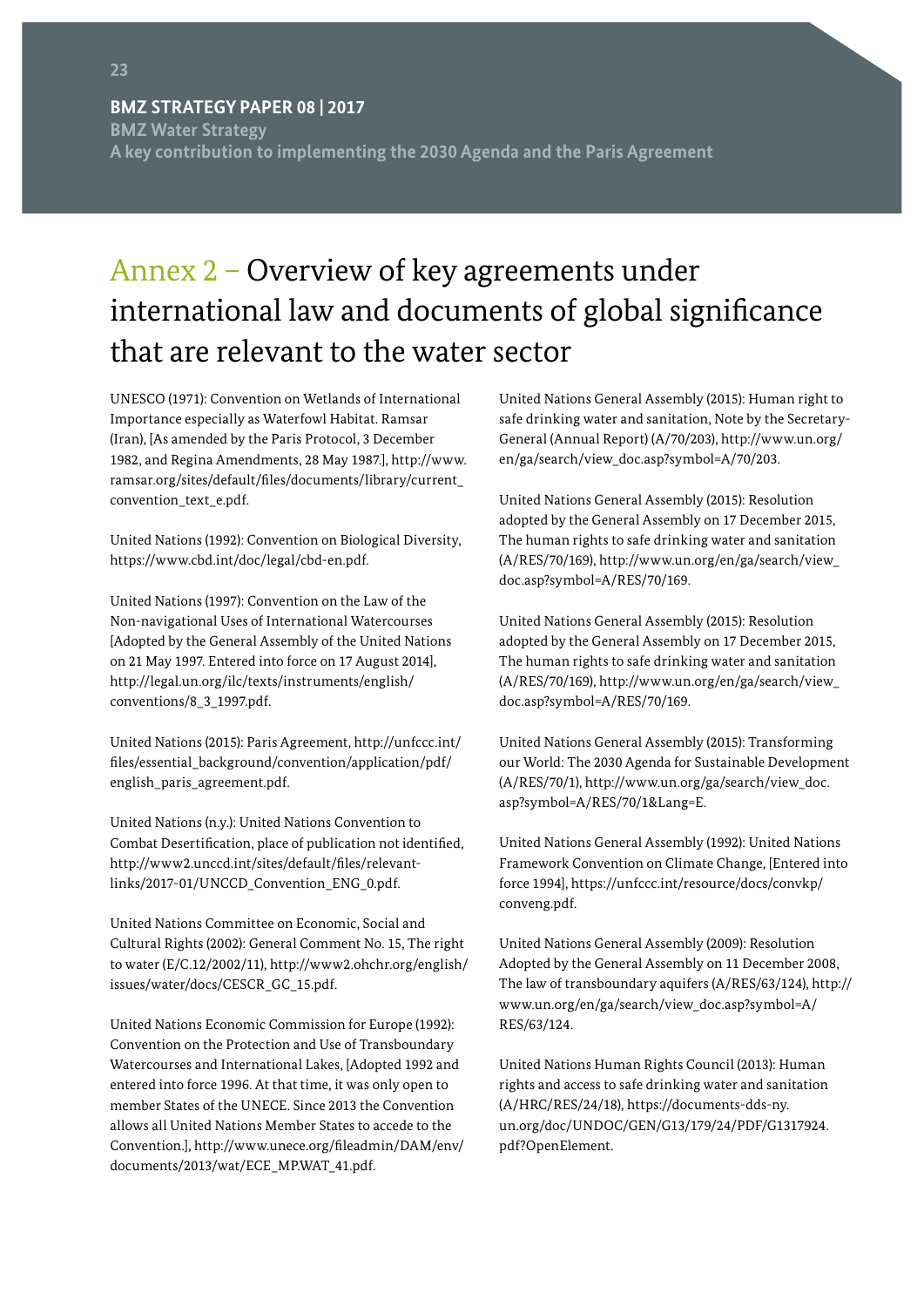**BMZ Water Strategy A key contribution to implementing the 2030 Agenda and the Paris Agreement**

#### **PUBLISHED BY THE**

Federal Ministry for Economic Cooperation and Development (BMZ), Division for public relations; digital communications and visitors' service

#### **EDITED BY THE**

BMZ, Division for water; urban development; mobility

#### **DESIGN**

Atelier Hauer+Dörfler GmbH

### **AS AT**

July 2017

#### **BMZ OFFICES**

**→** BMZ Bonn Dahlmannstraße 4 53113 Bonn Germany Tel. +49 (0) 228 99 535-0 Fax +49 (0) 228 99 535-3500 **→** BMZ Berlin Stresemannstraße 94 10963 Berlin Germany Tel. +49 (0) 30 18 535-0 Fax +49 (0) 30 18 535-2501

#### **CONTACT**

[poststelle@bmz.bund.de](mailto:poststelle%40bmz.bund.de?subject=) [www.bmz.de](http://www.bmz.de)